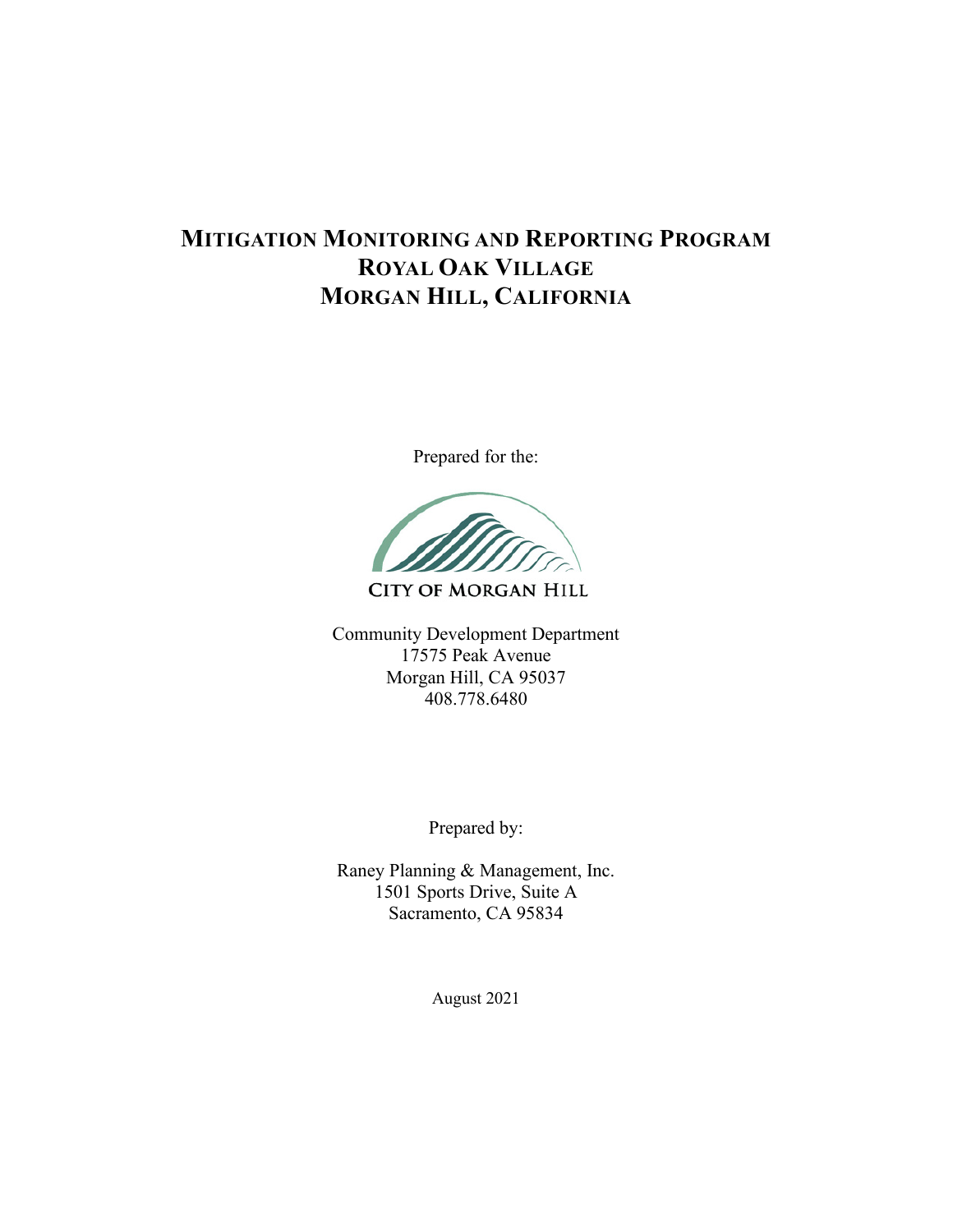# **MITIGATION MONITORING AND REPORTING PROGRAM**

## **INTRODUCTION**

The City of Morgan Hill, as Lead Agency under the California Environmental Quality Act (CEQA) and State CEQA Guidelines, has prepared the Final Mitigated Negative Declaration (MND) for the Royal Oak Village Project (proposed project). When a lead agency makes findings on significant effects identified in an MND, it must also adopt a program for reporting or monitoring mitigation measures that were adopted or made conditions of project approval (Public Resources Code [PRC] Section 21081.6[a]; State CEQA Guidelines Sections 15091[d], 15097).

This document represents the mitigation monitoring and reporting program (MMRP) prepared by the City of Morgan Hill for the proposed project. This MMRP includes all measures required to reduce potentially significant environmental impacts to a less-than-significant level. In addition, the MMRP identifies the timing of implementation; the agency responsible for implementing the mitigation; and the agency responsible for monitoring the mitigation. The mitigation measures, timing, and responsibility are summarized in Table 1, and the full text of the mitigation measures follows. The implementation and monitoring of the mitigation measures, in conjunction with the implementation of the City's Standard Measures required for such projects, will ensure the reduction of potentially significant environmental effects to less-than-significant levels.

This MMRP has been prepared by the City of Morgan Hill, with technical assistance from Raney Planning & Management, Inc., an environmental consulting firm. Questions should be directed to Gina Paolini, Principal Planner, at the City of Morgan Hill.

Contact Information:

City of Morgan Hill Community Development Department 17575 Peak Avenue Morgan Hill, CA 95037 408.778.6480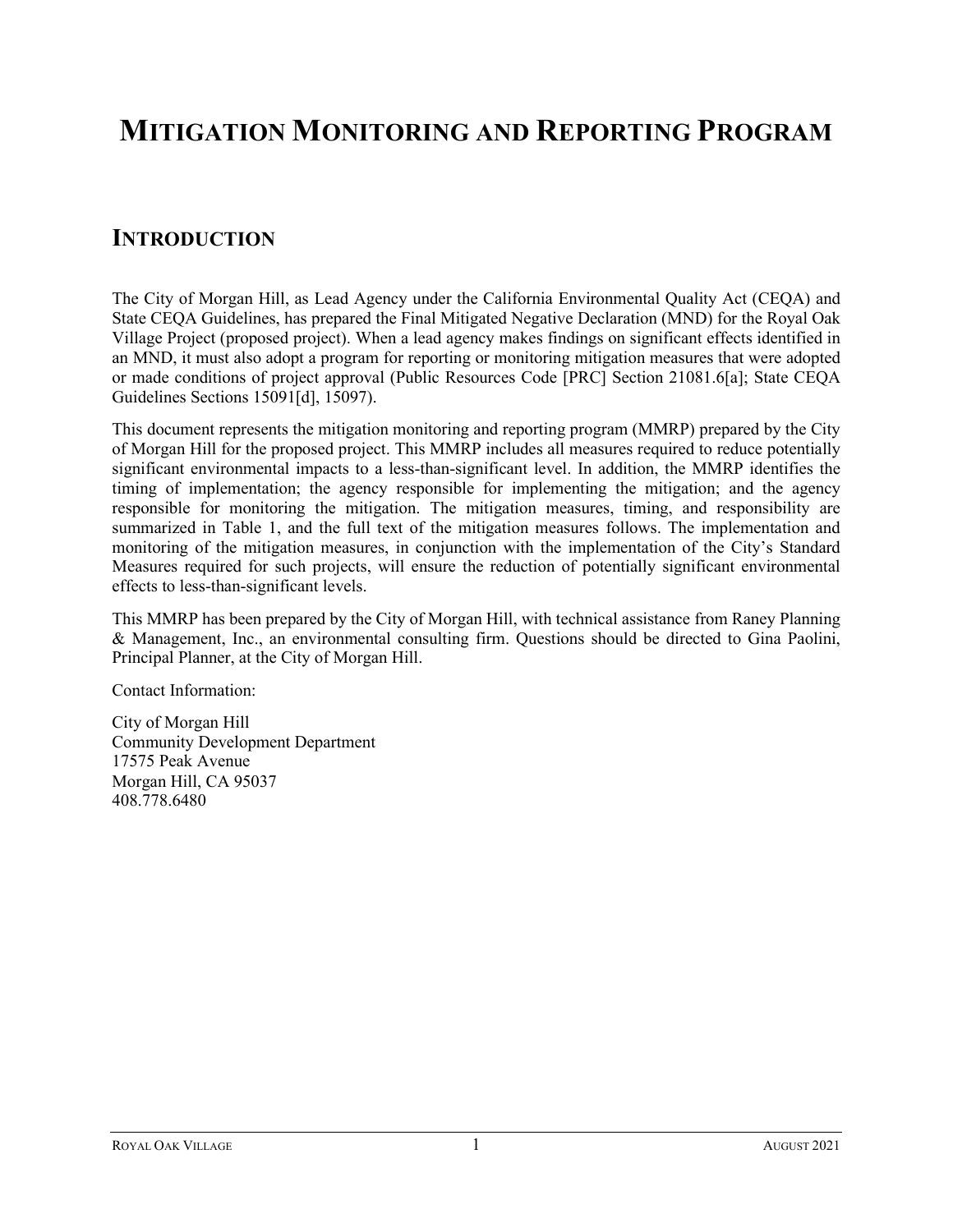| <b>Mitigation Measure</b>                                                                                                                                                                                                                                                                                                                                                                                                                                                                                                                                                                                                                                                                                                                                                                                                                                                                                                                                                                                                                                                                                                                                                                                                                 | Implementation<br><b>Responsibility</b>         | Monitoring Responsibility <sup>1</sup>                           | <b>Timing of Implementation</b>                                                                                                                                                                  |
|-------------------------------------------------------------------------------------------------------------------------------------------------------------------------------------------------------------------------------------------------------------------------------------------------------------------------------------------------------------------------------------------------------------------------------------------------------------------------------------------------------------------------------------------------------------------------------------------------------------------------------------------------------------------------------------------------------------------------------------------------------------------------------------------------------------------------------------------------------------------------------------------------------------------------------------------------------------------------------------------------------------------------------------------------------------------------------------------------------------------------------------------------------------------------------------------------------------------------------------------|-------------------------------------------------|------------------------------------------------------------------|--------------------------------------------------------------------------------------------------------------------------------------------------------------------------------------------------|
| <b>Prior to Construction</b>                                                                                                                                                                                                                                                                                                                                                                                                                                                                                                                                                                                                                                                                                                                                                                                                                                                                                                                                                                                                                                                                                                                                                                                                              |                                                 |                                                                  |                                                                                                                                                                                                  |
| BIO-1 (IV-1): To the maximum extent practicable, the<br>removal of trees and shrubs and demolition of<br>buildings shall occur during the non-breeding season<br>(September 1 through January 31). If tree removal or<br>building demolition cannot be avoided during the<br>breeding season (February 1 through August 31), pre-<br>construction surveys shall be conducted by a qualified<br>biologist during the breeding season for tree-nesting<br>raptors and other migratory birds less than 14 days<br>prior to the onset of such construction-related<br>disturbances. The pre-construction survey shall<br>include all trees, large shrubs, buildings, or other areas<br>of potential nesting habitat within the project footprint<br>and, where possible, within 250 feet of the footprint. If<br>active nests are deemed absent from the area, then<br>further mitigation measures are not required, and<br>ground disturbance or construction could occur within<br>14 days following the survey. Pre-construction surveys<br>and results shall be submitted to the City of Morgan<br>Hill Development Services Department for review and<br>approval prior to issuance of grading permit or<br>issuance of building permit. | Project Applicant with a<br>Qualified Biologist | City of Morgan Hill<br><b>Development Services</b><br>Department | If tree removal or demolition cannot be<br>avoided during the breeding season<br>(February 1 through August 31),<br>surveys shall be conducted less than 14<br>days prior to ground disturbance. |
| BIO-2 (IV-2): If nesting raptors or other migratory<br>birds are detected on the site during the survey, a<br>suitable disturbance-free buffer of up to 500 feet shall<br>be established around all active nests. The precise<br>dimension of the buffer would be determined at that<br>time and may vary depending on factors such as<br>location, species, topography, and line of sight to the<br>construction area. The buffer area(s) shall be enclosed<br>with temporary fencing, and equipment and workers<br>shall not enter the enclosed buffer areas. Typical<br>buffers range between 100 feet and 250 feet for<br>migratory bird nests and between 250 feet and 500 feet                                                                                                                                                                                                                                                                                                                                                                                                                                                                                                                                                      | Project Applicant with a<br>Qualified Biologist | City of Morgan Hill<br>Development Services<br>Department        | If nesting raptors or other migratory<br>birds are detected on the site during the<br>pre-construction survey.                                                                                   |

**TABLE 1. MITIGATION MONITORING AND REPORTING PROGRAM – SUMMARY OF MITIGATION MEASURES**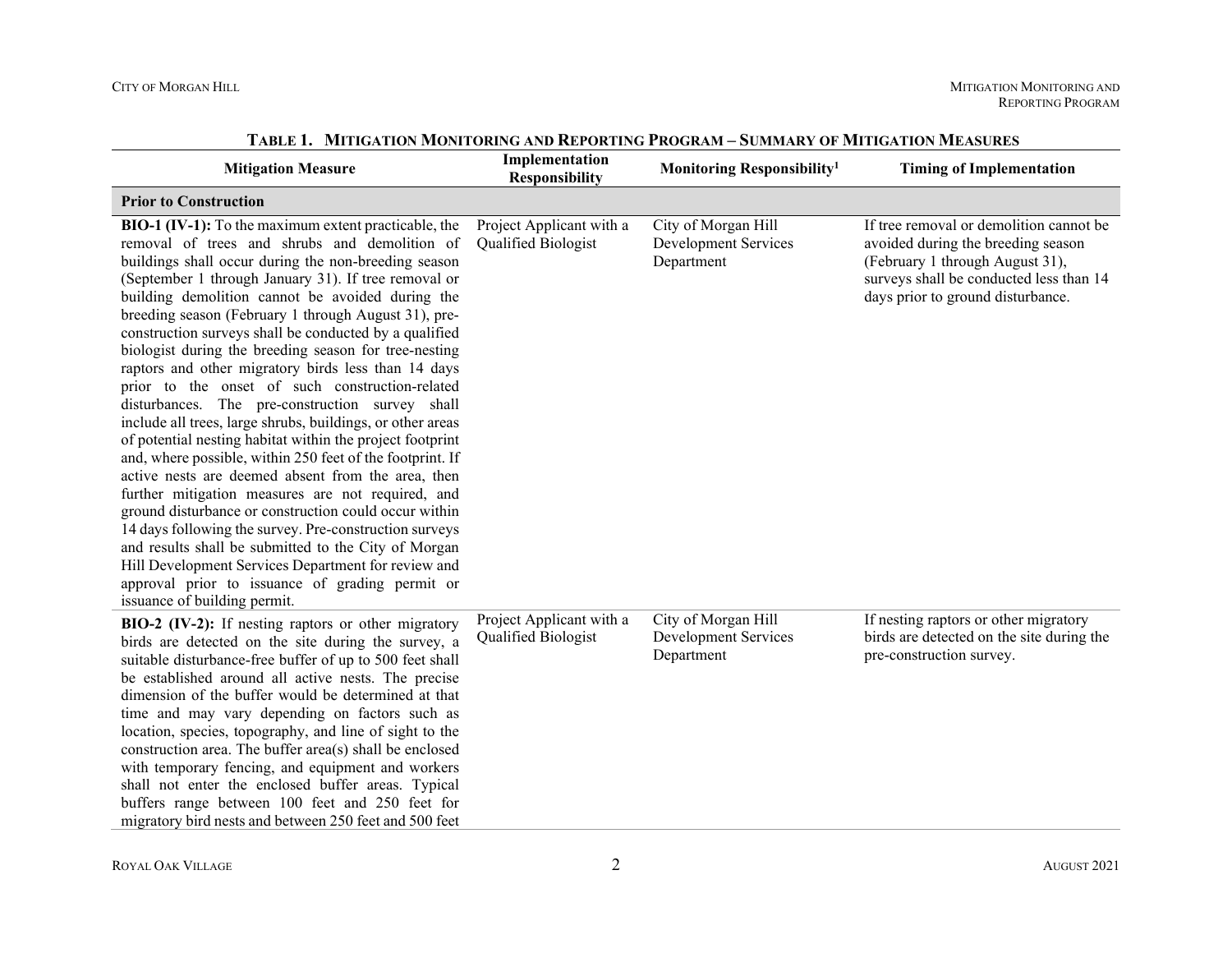| <b>Mitigation Measure</b>                                                                                                                                                                                                                                                                                                                                                                                                                                                                                                                                                                                                                                                                                                                                                                                                                                                                                                                                                                                                                                                                                             | Implementation<br><b>Responsibility</b>                                               | Monitoring Responsibility <sup>1</sup>                                         | <b>Timing of Implementation</b>                                                                                               |
|-----------------------------------------------------------------------------------------------------------------------------------------------------------------------------------------------------------------------------------------------------------------------------------------------------------------------------------------------------------------------------------------------------------------------------------------------------------------------------------------------------------------------------------------------------------------------------------------------------------------------------------------------------------------------------------------------------------------------------------------------------------------------------------------------------------------------------------------------------------------------------------------------------------------------------------------------------------------------------------------------------------------------------------------------------------------------------------------------------------------------|---------------------------------------------------------------------------------------|--------------------------------------------------------------------------------|-------------------------------------------------------------------------------------------------------------------------------|
| for a raptor nest. If active nests are found within the<br>project footprint, a qualified biologist shall monitor<br>nests daily for a minimum of five days during<br>construction to evaluate potential nesting disturbance<br>by construction activities. If construction activities<br>cause the nesting bird(s) to vocalize, make defensive<br>flights at intruders, get up from a brooding position, or<br>fly off the nest, then an exclusionary buffer shall be<br>increased, as determined by the qualified biologist,<br>such that activities are far enough from the nest to stop<br>the agitated behavior. Buffers shall remain in place for<br>the duration of ground disturbing activities, the<br>breeding season, or until a qualified biologist has<br>confirmed that all chicks have fledged and are<br>independent of their parents, whichever occurs first.                                                                                                                                                                                                                                        |                                                                                       |                                                                                |                                                                                                                               |
| BIO-3 (IV-3): Pre-construction surveys are required to<br>ascertain whether burrowing owls occupy burrows on<br>or adjacent to the site. A minimum of two surveys are<br>required, with the first survey to occur up to 14 days<br>prior to initial construction activities (e.g., vegetation<br>removal, grading, or excavation) and the second<br>survey to occur within two days prior to initial<br>construction activities. If burrowing owls or evidence<br>of burrowing owls are not observed during pre-<br>construction surveys, construction may proceed. If<br>burrowing owls or their recent sign are observed<br>during the surveys, occupied burrows shall be<br>identified by the monitoring biologist and appropriate<br>construction-free buffers, as described below, shall be<br>established:<br>A 250-foot non-disturbance buffer shall be<br>$\bullet$<br>established around all active burrowing owl<br>burrows or nest sites, as identified and<br>defined by a qualified biologist. If the<br>biologist determines that a nest is vacant, the<br>non-disturbance buffer zone around that nest | Project Applicant with a<br>Qualified Biologist and<br><b>Construction Contractor</b> | City of Morgan Hill<br>Development Services<br>Department<br>Wildlife Agencies | Up to 14 days prior to initial<br>construction activities and within two<br>days prior to initial construction<br>activities. |

**TABLE 1. MITIGATION MONITORING AND REPORTING PROGRAM – SUMMARY OF MITIGATION MEASURES**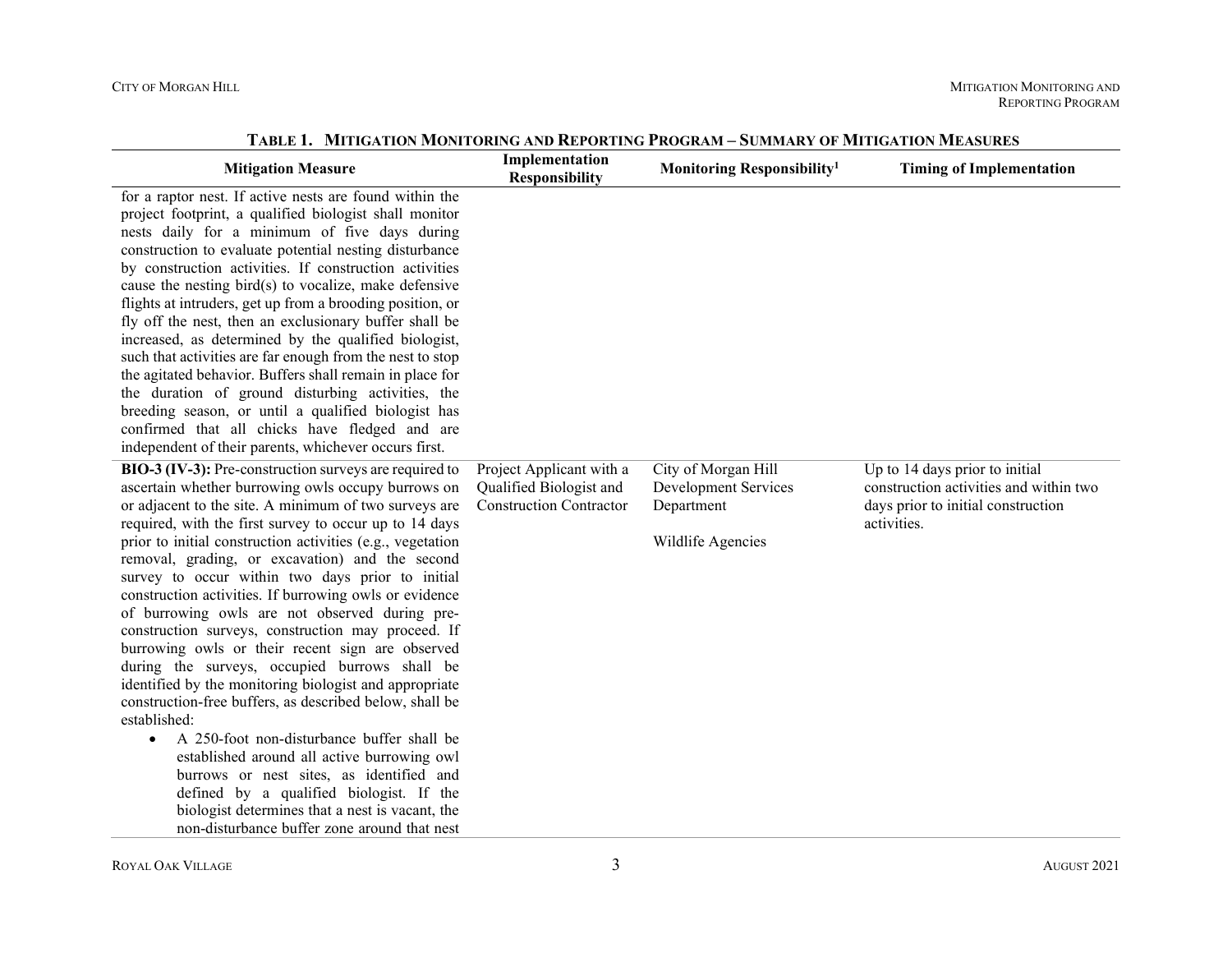|           | <b>Mitigation Measure</b>                      | Implementation<br><b>Responsibility</b> | Monitoring Responsibility <sup>1</sup> | <b>Timing of Implementation</b> |
|-----------|------------------------------------------------|-----------------------------------------|----------------------------------------|---------------------------------|
|           | may be removed. The SCVHP specifies that a     |                                         |                                        |                                 |
|           | vacation from the site for a week or more by   |                                         |                                        |                                 |
|           | a burrowing owl, as determined by a qualified  |                                         |                                        |                                 |
|           | biologist, would constitute a voluntary        |                                         |                                        |                                 |
|           | relocation by the owl, and the qualified       |                                         |                                        |                                 |
|           | biologist could then take measures to collapse |                                         |                                        |                                 |
|           | suitable burrows of the site to discourage     |                                         |                                        |                                 |
|           | reoccupation. The biologist shall supervise    |                                         |                                        |                                 |
|           | hand excavation of the burrow to prevent       |                                         |                                        |                                 |
|           | reoccupation only after receiving approval     |                                         |                                        |                                 |
|           | from the wildlife agencies (SCVHP, Chapter     |                                         |                                        |                                 |
|           | 6, Condition 15). For permission to encroach   |                                         |                                        |                                 |
|           | within 250 feet of such burrows during the     |                                         |                                        |                                 |
|           | nesting season (February 1 through August      |                                         |                                        |                                 |
|           | 31), an Avoidance, Minimization, and           |                                         |                                        |                                 |
|           | Monitoring Plan shall be prepared and          |                                         |                                        |                                 |
|           | approved by the City of Morgan Hill            |                                         |                                        |                                 |
|           | Development Services Department and            |                                         |                                        |                                 |
|           | Agencies<br>Wildlife<br>prior<br>to<br>such    |                                         |                                        |                                 |
|           | encroachment.                                  |                                         |                                        |                                 |
| $\bullet$ | Should a burrowing owl be overwintering or     |                                         |                                        |                                 |
|           | nesting on-site in the non-breeding season     |                                         |                                        |                                 |
|           | (September 1 through January 31),              |                                         |                                        |                                 |
|           | construction activities shall not be allowed   |                                         |                                        |                                 |
|           | within the 250-foot buffer of the active       |                                         |                                        |                                 |
|           | burrow(s) used by any burrowing owl unless     |                                         |                                        |                                 |
|           | the following avoidance measures are           |                                         |                                        |                                 |
|           | adhered to:                                    |                                         |                                        |                                 |
|           | A qualified biologist monitors the<br>$\circ$  |                                         |                                        |                                 |
|           | owls for at least three days prior to          |                                         |                                        |                                 |
|           | construction to determine baseline             |                                         |                                        |                                 |
|           | foraging behavior (i.e., behavior              |                                         |                                        |                                 |
|           | without construction);                         |                                         |                                        |                                 |
|           | The same qualified<br>biologist<br>$\circ$     |                                         |                                        |                                 |
|           | monitors<br>the<br>owl<br>during               |                                         |                                        |                                 |
|           | construction and does not find a               |                                         |                                        |                                 |

**TABLE 1. MITIGATION MONITORING AND REPORTING PROGRAM – SUMMARY OF MITIGATION MEASURES**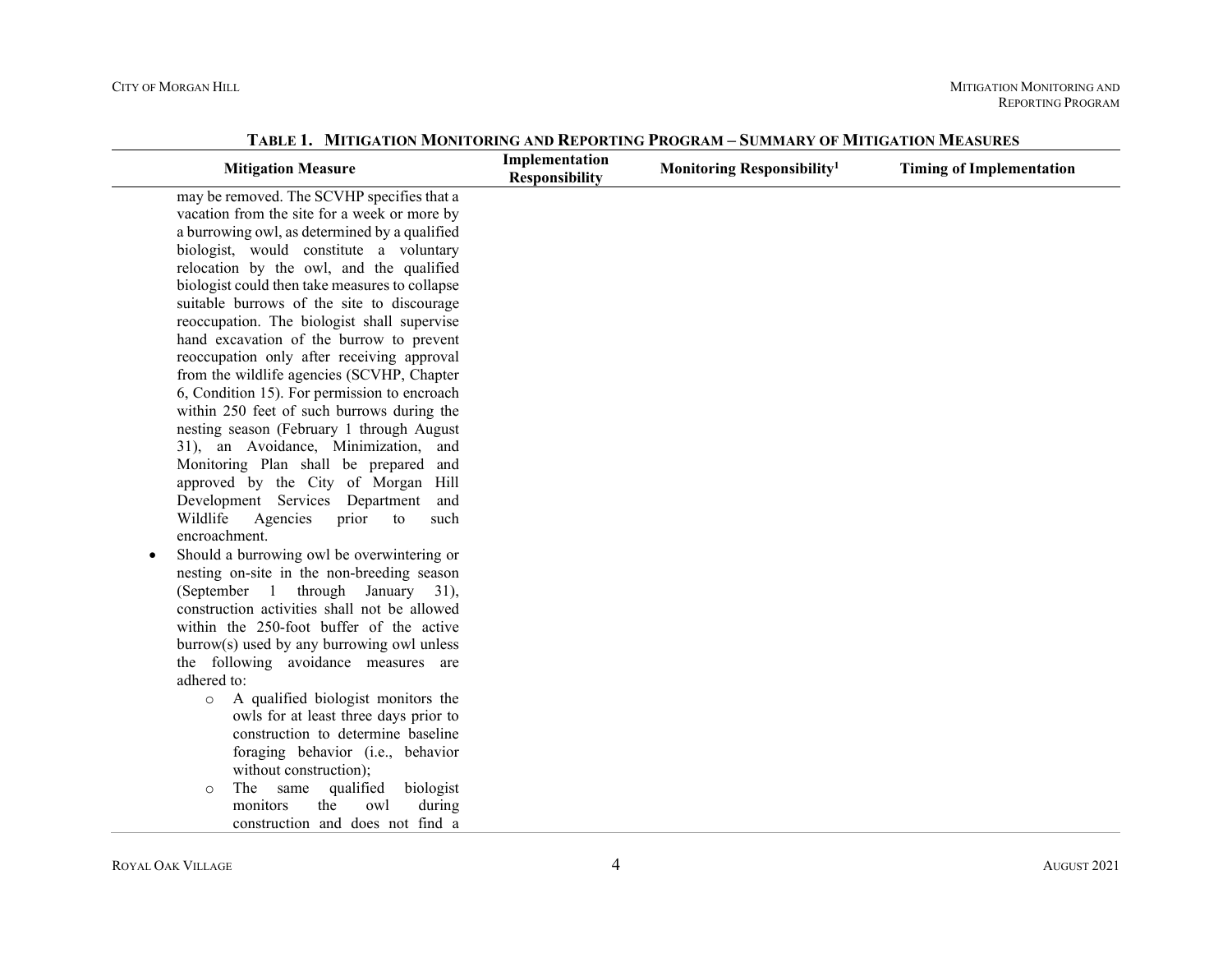| <b>Mitigation Measure</b>                                                                                                                                                                                                                                                                                                                                                                                                                                                                                                                                                                                                                                                                                                                                                                                                                                                                                                                                                                                                 | Implementation<br><b>Responsibility</b>         | Monitoring Responsibility <sup>1</sup>                                         | <b>Timing of Implementation</b>                                                                                                                            |
|---------------------------------------------------------------------------------------------------------------------------------------------------------------------------------------------------------------------------------------------------------------------------------------------------------------------------------------------------------------------------------------------------------------------------------------------------------------------------------------------------------------------------------------------------------------------------------------------------------------------------------------------------------------------------------------------------------------------------------------------------------------------------------------------------------------------------------------------------------------------------------------------------------------------------------------------------------------------------------------------------------------------------|-------------------------------------------------|--------------------------------------------------------------------------------|------------------------------------------------------------------------------------------------------------------------------------------------------------|
| change in owl foraging behavior in<br>response to construction activities;<br>If a change in owl nesting and<br>$\circ$<br>foraging behavior occur because of<br>construction<br>activities,<br>the<br>construction activities shall cease<br>within the 250-foot buffer; and<br>If the owls are gone for at least one<br>$\circ$<br>week, the project proponent may<br>request approval from the City of<br>Morgan Hill Development Services<br>Department that a qualified biologist<br>excavate usable burrows to prevent<br>owls from reoccupying the site.<br>After all usable burrows are<br>excavated, the buffer zone shall be<br>removed, and construction may<br>continue.                                                                                                                                                                                                                                                                                                                                      |                                                 |                                                                                |                                                                                                                                                            |
| BIO-4 (IV-4): The SCVHP prohibits the passive<br>relocation or exclusion of burrowing owls until a<br>positive regional growth trend is achieved, as defined<br>in Section 5.4.6 of the SCVHP; however, a project may<br>qualify for an exception to this prohibition. Permission<br>to engage in passive relocation during the non-<br>breeding season shall be requested through the<br>standard application process (Section 6.8 of the<br>SCVHP). Application for an exception would require<br>additional information, including a relocation plan and<br>documentation by a qualified biologist that owls have<br>occupied the site for the full year without vacating the<br>site for 10 or more consecutive days. The application<br>would need to be submitted to the City of Morgan Hill<br>Development Services Department, and the Wildlife<br>Agencies would then evaluate the application and<br>decide if an exception should be granted. If passive<br>relocation is approved, additional measures may be | Project Applicant with a<br>Qualified Biologist | City of Morgan Hill<br>Development Services<br>Department<br>Wildlife Agencies | If passive relocation during the non-<br>breeding season is necessary and/or if<br>burrowing owls are detected on-site<br>during pre-construction surveys. |

**TABLE 1. MITIGATION MONITORING AND REPORTING PROGRAM – SUMMARY OF MITIGATION MEASURES**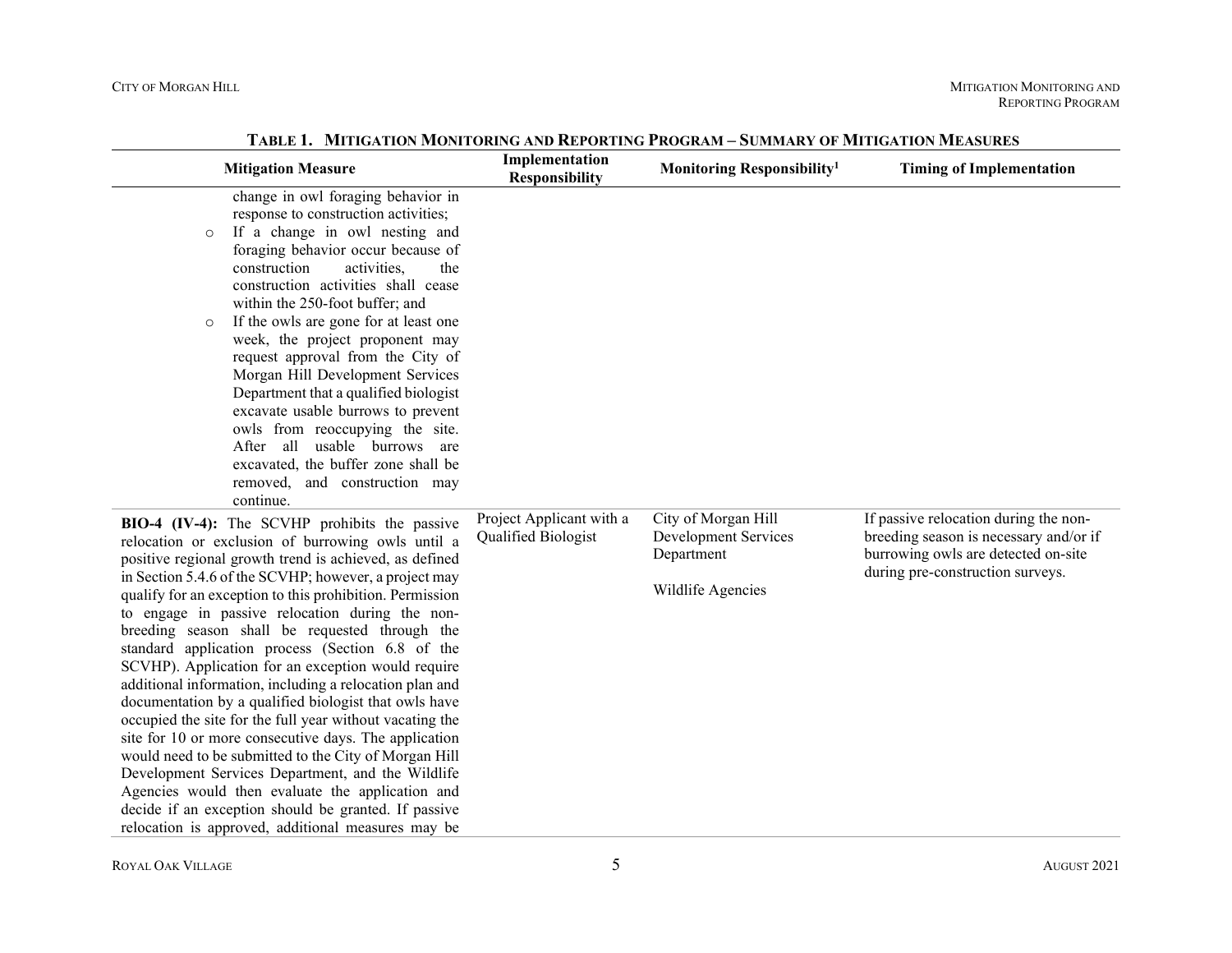| <b>Mitigation Measure</b>                                                                                                                                                                                                                                                                                                                                                                                                                                                                                                                                                                                                                                                                                                                                                                                                                                                                                                                                                               | Implementation<br><b>Responsibility</b>                                               | Monitoring Responsibility <sup>1</sup>                           | <b>Timing of Implementation</b>                                                                                                          |
|-----------------------------------------------------------------------------------------------------------------------------------------------------------------------------------------------------------------------------------------------------------------------------------------------------------------------------------------------------------------------------------------------------------------------------------------------------------------------------------------------------------------------------------------------------------------------------------------------------------------------------------------------------------------------------------------------------------------------------------------------------------------------------------------------------------------------------------------------------------------------------------------------------------------------------------------------------------------------------------------|---------------------------------------------------------------------------------------|------------------------------------------------------------------|------------------------------------------------------------------------------------------------------------------------------------------|
| required by the City of Morgan Hill Development<br>Services Department.                                                                                                                                                                                                                                                                                                                                                                                                                                                                                                                                                                                                                                                                                                                                                                                                                                                                                                                 |                                                                                       |                                                                  |                                                                                                                                          |
| BIO-5 (IV-5): A habitat assessment shall be<br>conducted prior to demolition by a qualified biologist<br>to identify buildings on-site that could be suitable for<br>roosting bats. If the habitat assessment does not find<br>suitable roosting habitat, further mitigation is not<br>required. If the habitat assessment finds that suitable<br>roosting habitat is present, a bat survey shall be<br>conducted by a qualified bat biologist within 30 days<br>of building demolition to determine if bats are roosting<br>or breeding in the buildings. Additionally, an<br>emergency survey may be required for areas that<br>cannot be surveyed directly. The surveys shall be<br>conducted during times of the year when bats are active<br>(March 1 through August 15). The habitat assessment,<br>surveys, and results shall be submitted to the City of<br>Morgan Hill Development Services Department for<br>review and approval prior to issuance of a demolition<br>permit. | Project Applicant with a<br>Qualified Biologist                                       | City of Morgan Hill<br>Development Services<br>Department        | Prior to demolition.                                                                                                                     |
| BIO-6 (IV-6): If a maternity colony is found on the<br>site, then a construction-free buffer up to 100 feet shall<br>be established around the colony by a qualified<br>biologist. The size of the buffer shall be determined by<br>the biologist depending on factors such as the type of<br>construction-related activity to occur and its proximity<br>to the maternity colony. The buffer shall remain in<br>place until the biologist determines that the nursery is<br>not active.                                                                                                                                                                                                                                                                                                                                                                                                                                                                                                | Project Applicant with a<br>Qualified Biologist and<br><b>Construction Contractor</b> | City of Morgan Hill<br><b>Development Services</b><br>Department | During construction, if a special-status<br>bat species maternity colony is found<br>on the project site during a habitat<br>assessment. |
| BIO-7 (IV-7): If a bat colony is found on the site<br>during the overwintering season (i.e., October 15<br>through March 1), demolition shall be delayed until<br>after March 1 or until a qualified biologist determines<br>that bats are absent.                                                                                                                                                                                                                                                                                                                                                                                                                                                                                                                                                                                                                                                                                                                                      | Project Applicant with a<br>Qualified Biologist                                       | City of Morgan Hill<br>Development Services<br>Department        | Prior to demolition, if a bat colony is<br>found on the site during the<br>overwintering season (October 15<br>through March 1).         |

**TABLE 1. MITIGATION MONITORING AND REPORTING PROGRAM – SUMMARY OF MITIGATION MEASURES**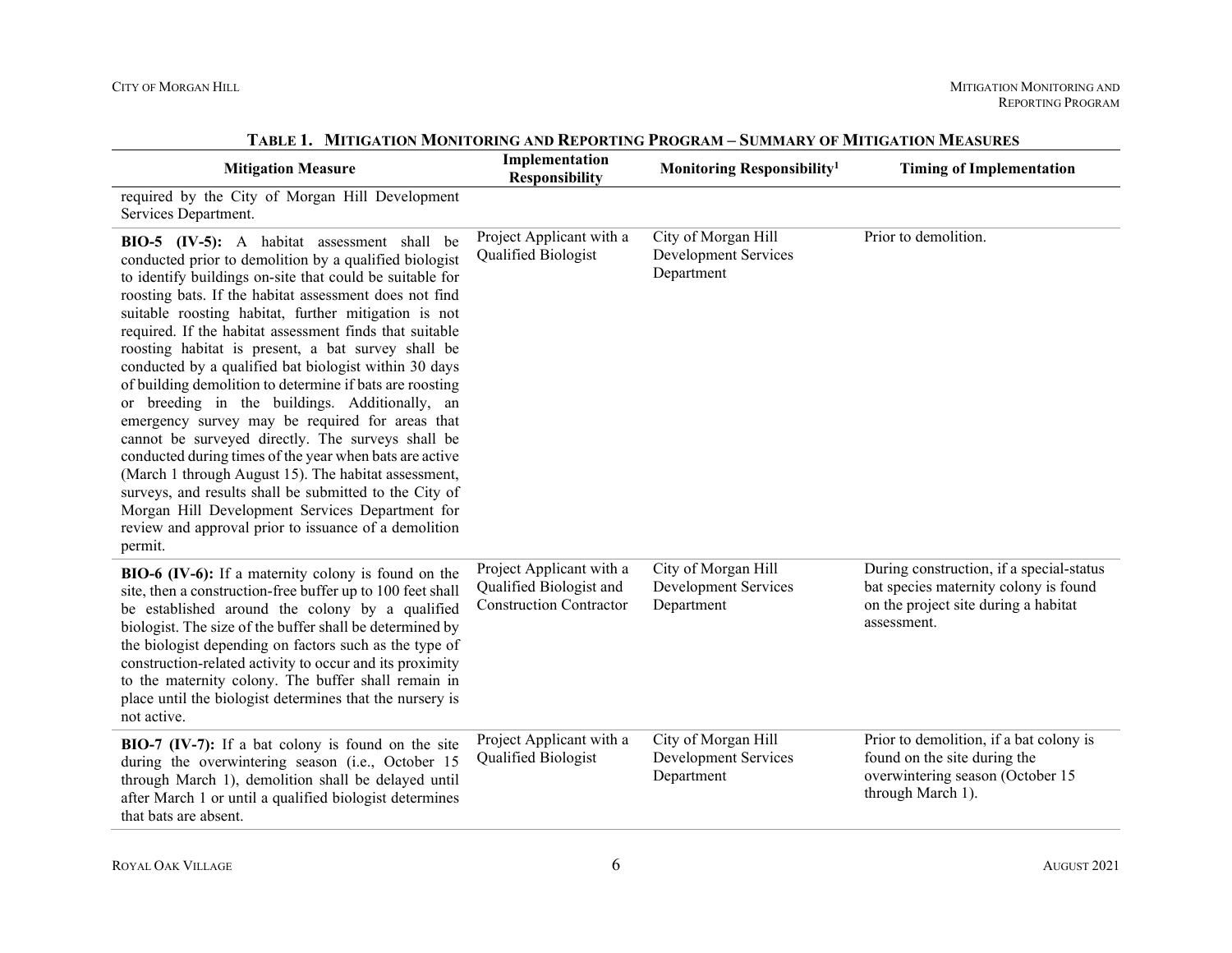| <b>Mitigation Measure</b>                                                                                                                                                                                                                                                                                                                                                                                                                                                                                                                                                                                                                                                                                                                                                                                                                                                     | Implementation<br><b>Responsibility</b>                    | Monitoring Responsibility <sup>1</sup>                    | <b>Timing of Implementation</b>                                                                 |
|-------------------------------------------------------------------------------------------------------------------------------------------------------------------------------------------------------------------------------------------------------------------------------------------------------------------------------------------------------------------------------------------------------------------------------------------------------------------------------------------------------------------------------------------------------------------------------------------------------------------------------------------------------------------------------------------------------------------------------------------------------------------------------------------------------------------------------------------------------------------------------|------------------------------------------------------------|-----------------------------------------------------------|-------------------------------------------------------------------------------------------------|
| BIO-8 (IV-8): If a non-breeding bat colony is found in<br>buildings to be demolished, the individuals shall be<br>humanely evicted by way of a two-step, partial<br>dismantlement of the buildings prior to demolition.<br>The eviction shall be conducted under the direction and<br>supervision of a qualified biologist to ensure that harm<br>or take would not occur to any bats as a result of<br>demolition activities.                                                                                                                                                                                                                                                                                                                                                                                                                                                | Project Applicant with a<br>Qualified Biologist            | City of Morgan Hill<br>Development Services<br>Director   | Prior to demolition, if a non-breeding<br>bat colony is found in buildings to be<br>demolished. |
| BIO-9 (IV-9): The removal of Ordinance Sized Trees<br>shall be avoided and preserved to the maximum extent<br>feasible, as determined by the City of Morgan Hill<br>Development Services Director. If Ordinance Sized<br>Trees cannot be avoided during construction, the<br>project applicant shall mitigate for the removal of the<br>Ordinance Sized Trees located within the project site,<br>by providing an on-site replacement planting program<br>at a minimum 1:1 ratio with 24-inch box sized trees.<br>The City shall condition the project to replace the oaks<br>at a 2:1 ratio. Replacement shall be overseen and<br>verified by a qualified arborist and the City of Morgan<br>Hill. The detailed replacement program shall be<br>submitted to the City of Morgan Hill Development<br>Services Director for approval prior to issuance of a<br>grading permit. | Project Applicant with a<br>Qualified Arborist             | City of Morgan Hill<br>Development Services<br>Director   | Prior to the issuance of a grading<br>permit.                                                   |
| BIO-10 (IV-10): For the Ordinance Sized Trees to be<br>preserved as part of the project, the project applicant<br>shall include a Tree Preservation Plan, which shall be<br>noted on Improvement Plans, subject to review and<br>approval by the City of Morgan Hill Development<br>Services Department prior to issuance of a grading<br>permit. The measures identified within the Tree<br>Preservation and Protection Plan shall remain in place<br>for the duration of construction activities. Following<br>Tree Preservation Measure may include:                                                                                                                                                                                                                                                                                                                       | Project Applicant with a<br><b>Construction Contractor</b> | City of Morgan Hill<br>Development Services<br>Department | Noted on Improvement Plans prior to<br>the issuance of a grading permit.                        |

**TABLE 1. MITIGATION MONITORING AND REPORTING PROGRAM – SUMMARY OF MITIGATION MEASURES**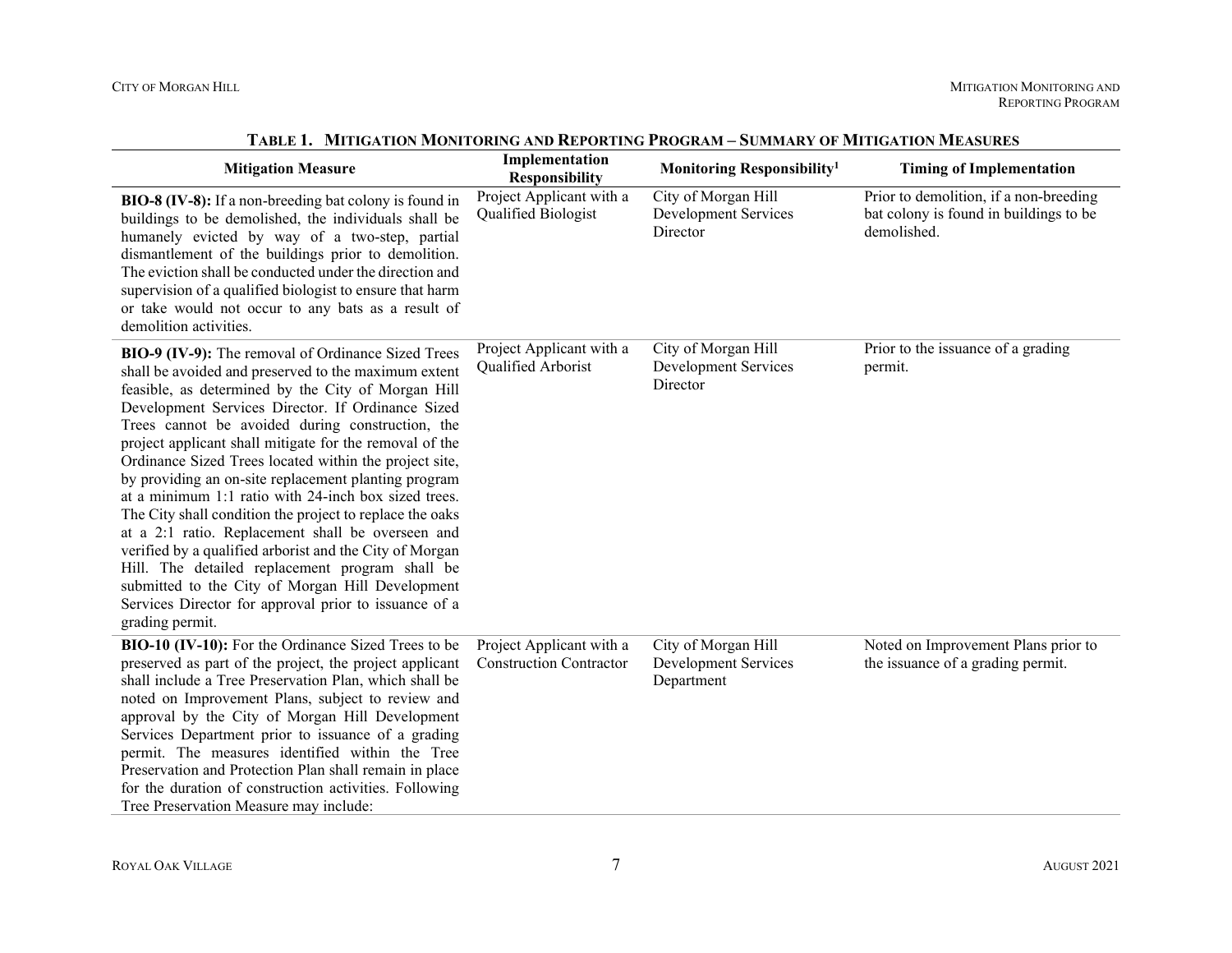| <b>Mitigation Measure</b>                                                                                                                                                                                                                                                                                                                                                                                                                                                                                                                                                                                                                                                       | Implementation<br><b>Responsibility</b> | Monitoring Responsibility <sup>1</sup> | <b>Timing of Implementation</b> |
|---------------------------------------------------------------------------------------------------------------------------------------------------------------------------------------------------------------------------------------------------------------------------------------------------------------------------------------------------------------------------------------------------------------------------------------------------------------------------------------------------------------------------------------------------------------------------------------------------------------------------------------------------------------------------------|-----------------------------------------|----------------------------------------|---------------------------------|
| Locate structures, grade changes, etc. as far as<br>$\bullet$<br>feasible from the dripline area of the tree.<br>Avoid root damage through grading,<br>trenching, compaction, etc., at least within an<br>area 1.5 times the dripline area of trees.<br>Where root damage cannot be avoided, roots<br>encountered (over one inch diameter) should<br>be exposed approximately 12 inches beyond<br>the area to be disturbed (towards tree stem),<br>by hand excavation, or with specialized<br>hydraulic or pneumatic equipment, cut<br>cleanly with hand pruners or power saw, and<br>immediately back-filled with soil. Avoid<br>tearing, or otherwise disturbing that portion |                                         |                                        |                                 |
| of the root(s) to remain.<br>Construct a temporary fence as far from the<br>$\bullet$<br>tree stem (trunk) as possible, completely<br>surrounding the tree, and six to eight feet in<br>height. Post no parking or storage signs<br>outside/on fencing. Do not attach posting to<br>the main stem of the tree.<br>Do not allow vehicles, equipment, pedestrian<br>$\bullet$<br>traffic; building materials or debris storage; or<br>disposal of toxic or other materials inside of<br>the fenced off area.<br>Avoid pruning immediately before, during, or<br>immediately after construction impact.                                                                            |                                         |                                        |                                 |
| Perform only that pruning which is<br>unavoidable due to conflicts with proposed<br>development. Aesthetic pruning should not be<br>performed for at least one to two years<br>following completion of construction.<br>Trees that will be impacted by construction<br>$\bullet$<br>may benefit from fertilization, ideally<br>performed in the fall, and preferably prior to<br>any construction activities, with not more                                                                                                                                                                                                                                                     |                                         |                                        |                                 |

**TABLE 1. MITIGATION MONITORING AND REPORTING PROGRAM – SUMMARY OF MITIGATION MEASURES**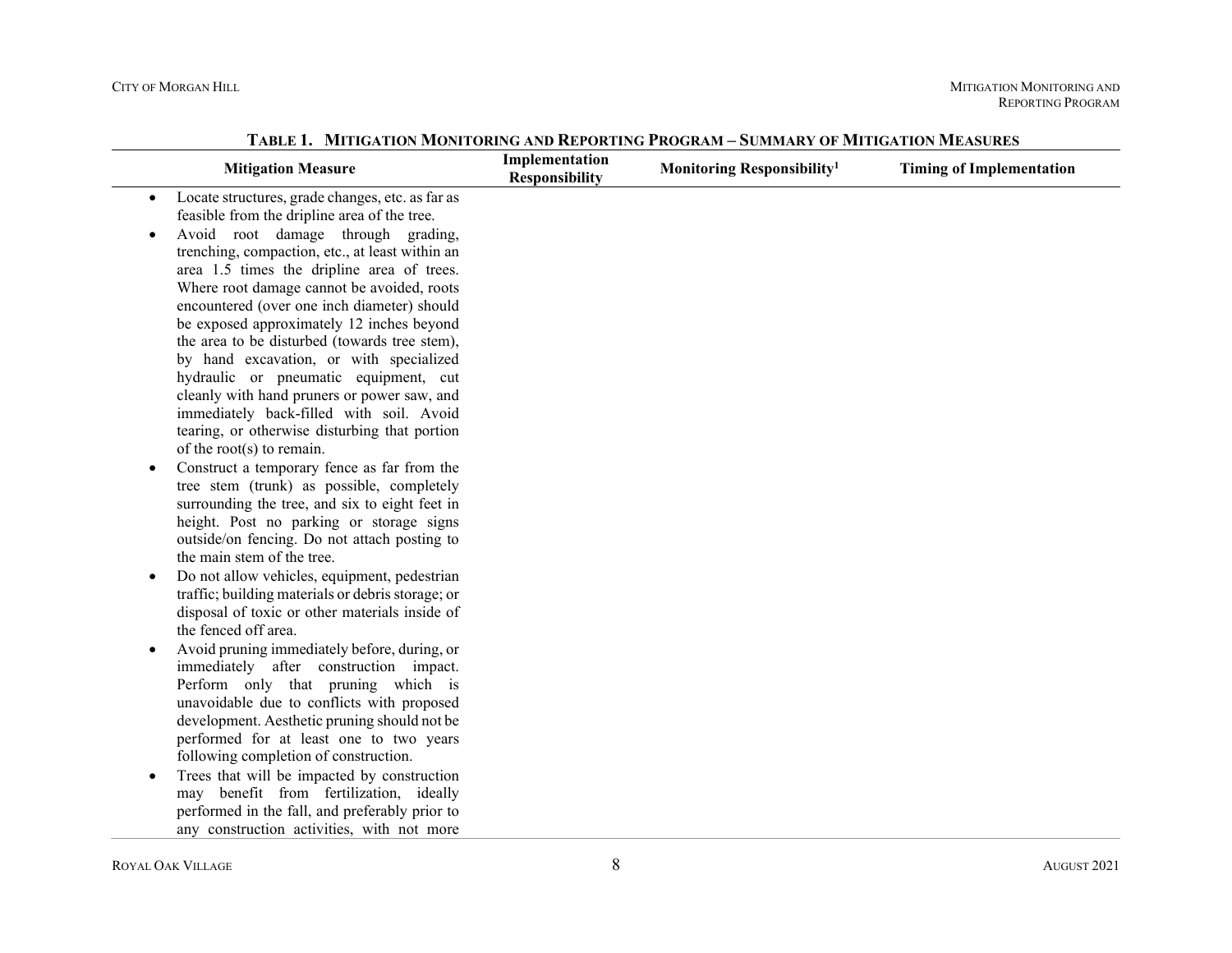| <b>Mitigation Measure</b>                                                                                                                                                                                                                                                                                                                                                                                                                                                                                                                                                                                                         | Implementation<br><b>Responsibility</b>                      | Monitoring Responsibility <sup>1</sup>                                                                                                      | <b>Timing of Implementation</b>                           |
|-----------------------------------------------------------------------------------------------------------------------------------------------------------------------------------------------------------------------------------------------------------------------------------------------------------------------------------------------------------------------------------------------------------------------------------------------------------------------------------------------------------------------------------------------------------------------------------------------------------------------------------|--------------------------------------------------------------|---------------------------------------------------------------------------------------------------------------------------------------------|-----------------------------------------------------------|
| than six pounds of actual nitrogen per 1,000<br>square feet of accessible drip line area or<br>beyond.<br>Mulch rooting area with an acidic, organic<br>$\bullet$<br>compost or mulch.<br>Arrange for periodic (Biannual/Quarterly)<br>inspection of tree's condition, and treatment<br>of damaging conditions (insects, diseases,<br>nutrient deficiencies, etc.) as they occur, or as<br>appropriate.<br>Individual trees likely to suffer significant<br>$\bullet$<br>impacts may require specific, more extensive<br>efforts and/or a more detailed specification<br>than those contained within these general<br>guidelines. |                                                              |                                                                                                                                             |                                                           |
| GEO-1 (VII-1): All grading and foundation plans for<br>the development shall be designed by a civil and<br>structural engineer and reviewed and approved by the<br>City Engineer, Chief Building Official, and a qualified<br>geotechnical engineer prior to issuance of grading and<br>building permits to ensure that all geotechnical<br>recommendations specified in the geotechnical report<br>prepared for the proposed project by Geo-Logic<br>Associates are properly incorporated and used in the<br>project design.                                                                                                     | Project Applicant with a<br>Civil and Structural<br>Engineer | City of Morgan Hill<br>Development Services<br>Department<br>City Engineer<br>Chief Building Official<br>Qualified Geotechnical<br>Engineer | Prior to the issuance of grading and<br>building permits. |
| HAZ-1 (IX-1): Prior to issuance of a demolition<br>permit for any structure at the site, the project applicant<br>shall provide the City of Morgan Hill Development<br>Services Department a detailed assessment pertaining<br>to the potential presence of lead-based paint-<br>containing materials in existing all structures that may<br>be scheduled for demolition. If structures do not<br>contain lead-based paint, further mitigation is not<br>required; however, if lead-based paint is found,<br>Mitigation Measure IX-2 shall be implemented.                                                                        | Project Applicant                                            | City of Morgan Hill<br>Development Services<br>Department                                                                                   | Prior to the issuance of a demolition<br>permit.          |

**TABLE 1. MITIGATION MONITORING AND REPORTING PROGRAM – SUMMARY OF MITIGATION MEASURES**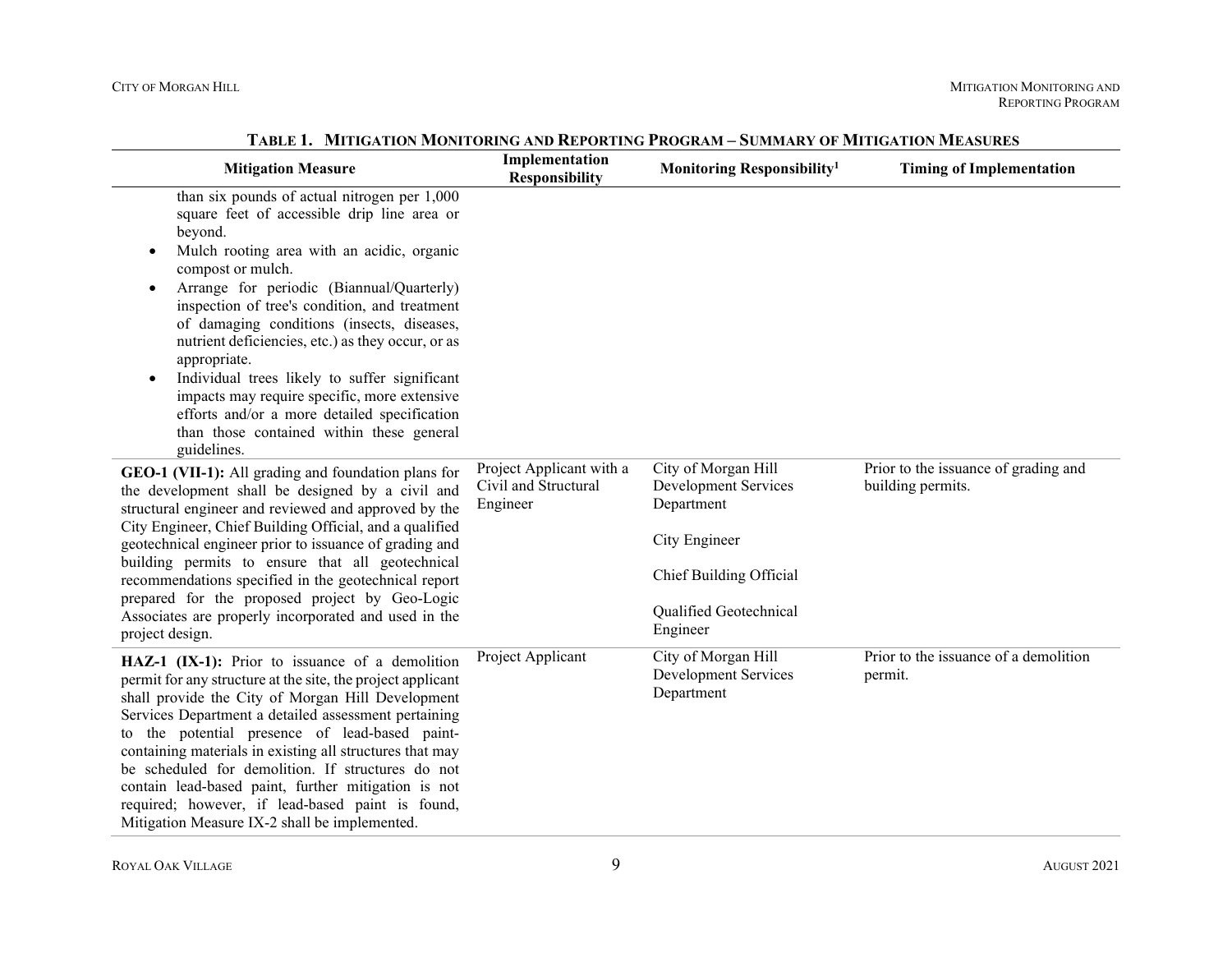| <b>Mitigation Measure</b>                                                                                                                                                                                                                                                                                                                                                                                                                                                                                                                                                                                                                                                                                                                                                                                                                                                                                                                                                                                                                                                                                         | Implementation<br><b>Responsibility</b>                                                | Monitoring Responsibility <sup>1</sup>                                                     | <b>Timing of Implementation</b>                                        |
|-------------------------------------------------------------------------------------------------------------------------------------------------------------------------------------------------------------------------------------------------------------------------------------------------------------------------------------------------------------------------------------------------------------------------------------------------------------------------------------------------------------------------------------------------------------------------------------------------------------------------------------------------------------------------------------------------------------------------------------------------------------------------------------------------------------------------------------------------------------------------------------------------------------------------------------------------------------------------------------------------------------------------------------------------------------------------------------------------------------------|----------------------------------------------------------------------------------------|--------------------------------------------------------------------------------------------|------------------------------------------------------------------------|
| HAZ-2 (IX-2): Prior to issuance of a demolition<br>permit by the City for the existing structures, all loose<br>and peeling paint shall be removed and disposed of by<br>a licensed and certified lead paint removal contractor,<br>in accordance with federal, State, and local regulations.<br>The demolition contractor shall be informed that all<br>paint on the buildings shall be considered as containing<br>lead. The contractor shall take appropriate precautions<br>to protect his/her workers, the surrounding community,<br>and to dispose of construction waste containing lead<br>paint in accordance with federal, State, and local<br>regulations subject to approval by the City Building<br>Official. Proof of removal shall be submitted to the<br>City of Morgan Hill Development Services<br>Department prior to issuance of a demolition permit.                                                                                                                                                                                                                                          | Project Applicant with a<br>Licensed and Certified<br>Lead Paint Removal<br>Contractor | City of Morgan Hill<br>Development Services<br>Department<br><b>City Building Official</b> | Prior to the issuance of a demolition<br>permit.                       |
| HAZ-3 (IX-3): Following demolition and prior to<br>issuance of a grading permit, a sampling grid shall be<br>superimposed and discrete shallow samples shall be<br>collected at points currently under building<br>foundations. The samples shall be tested for chlordane<br>and/or DDT isomers to determine whether Regional<br>Quality Control Board Environmental<br>Water<br>Screening Levels (ESLs) are exceeded in any samples.<br>The applicant shall submit a report to the Development<br>Services Department for review and approval that<br>includes, but is not limited to, sampling activities<br>performed, relevant ESLs for identified contaminants,<br>summary of contaminated concentrations, and<br>locations where ESLs are exceeded, if any. If ESLs are<br>exceeded in on-site soils, the impacted areas shall be<br>removed and properly disposed of under oversight by<br>the Santa Clara County Department of Environmental<br>Health (SCCDEH) prior to issuance of a grading<br>permit; and proof of remediation under SCCDEH<br>oversight shall be provided to the City of Morgan Hill | Project Applicant                                                                      | City of Morgan Hill<br>Development Services<br>Department<br><b>SCCDEH</b>                 | Following demolition and prior to the<br>issuance of a grading permit. |

**TABLE 1. MITIGATION MONITORING AND REPORTING PROGRAM – SUMMARY OF MITIGATION MEASURES**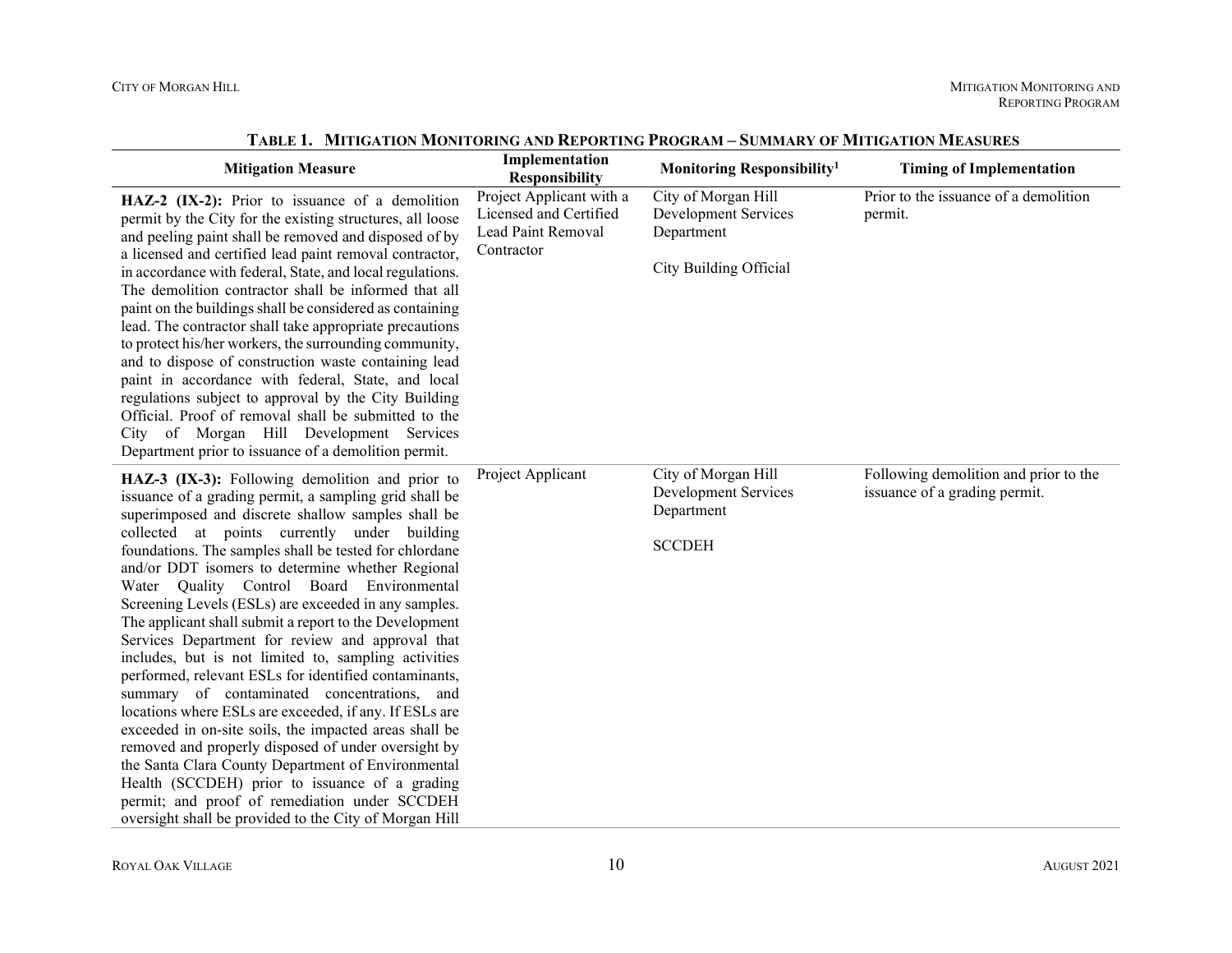|                                                                                                                                                                                                                                                                                                                                                                                                                                                                                                                                                                                                                                                                                                                                                                                                                                                                                                                                                                                                                                                                                                               | <b>IN THE DISTURBANCE OF THE UNITED STATES IN THE UNITED</b> |                                                           | <b>SUMMANI OF MILLIOATION MILASURE</b>                                        |
|---------------------------------------------------------------------------------------------------------------------------------------------------------------------------------------------------------------------------------------------------------------------------------------------------------------------------------------------------------------------------------------------------------------------------------------------------------------------------------------------------------------------------------------------------------------------------------------------------------------------------------------------------------------------------------------------------------------------------------------------------------------------------------------------------------------------------------------------------------------------------------------------------------------------------------------------------------------------------------------------------------------------------------------------------------------------------------------------------------------|--------------------------------------------------------------|-----------------------------------------------------------|-------------------------------------------------------------------------------|
| <b>Mitigation Measure</b>                                                                                                                                                                                                                                                                                                                                                                                                                                                                                                                                                                                                                                                                                                                                                                                                                                                                                                                                                                                                                                                                                     | Implementation<br><b>Responsibility</b>                      | Monitoring Responsibility <sup>1</sup>                    | <b>Timing of Implementation</b>                                               |
| Development Services Department prior to grading.<br>For larger quantities of soils that are non-hazardous,<br>subject to approval by the Morgan Hill Development<br>Services Department, such soils may generally be<br>placed under interior roads, parking areas, or buildings<br>during normal grading operations, and verification of<br>proper handling and disposal.                                                                                                                                                                                                                                                                                                                                                                                                                                                                                                                                                                                                                                                                                                                                   |                                                              |                                                           |                                                                               |
| TRA-1 (XVII-1): Prior to issuance of grading permit,<br>the project applicant shall prepare a Construction<br>Traffic Management Plan for review and approval by<br>the City of Morgan Hill. The plan shall include the<br>following:<br>A project staging plan to maximize on-site<br>$\bullet$<br>storage of materials and equipment;<br>A set of comprehensive traffic control<br>$\bullet$<br>measures, including scheduling of major<br>truck trips and deliveries to avoid peak hours;<br>lane closure proceedings; signs, cones and<br>other warning devices for drivers; and<br>designation of construction access routes;<br>Provisions<br>for<br>maintaining<br>adequate<br>$\bullet$<br>emergency access to the project site;<br>Permitted construction hours;<br>$\bullet$<br>Designated locations for construction staging<br>areas;<br>Identification<br>of<br>parking<br>for<br>areas<br>construction employees, site visitors, and<br>inspectors, including on-site locations; and<br>Provisions for street sweeping to remove<br>$\bullet$<br>construction-related debris on public streets. | Project Applicant                                            | City of Morgan Hill<br>Development Services<br>Department | Prior to issuance of a grading permit.                                        |
| <b>During Construction</b>                                                                                                                                                                                                                                                                                                                                                                                                                                                                                                                                                                                                                                                                                                                                                                                                                                                                                                                                                                                                                                                                                    |                                                              |                                                           |                                                                               |
| NOI-1 (XIII-1): Noise-generating<br>construction<br>activities associated with the proposed project shall not<br>occur within the hours identified in Municipal Code                                                                                                                                                                                                                                                                                                                                                                                                                                                                                                                                                                                                                                                                                                                                                                                                                                                                                                                                          | Project Applicant with<br><b>Construction Contractor</b>     | City of Morgan Hill<br>Development Services<br>Department | Prior to approval of improvement plans<br>and during construction activities. |

**TABLE 1. MITIGATION MONITORING AND REPORTING PROGRAM – SUMMARY OF MITIGATION MEASURES**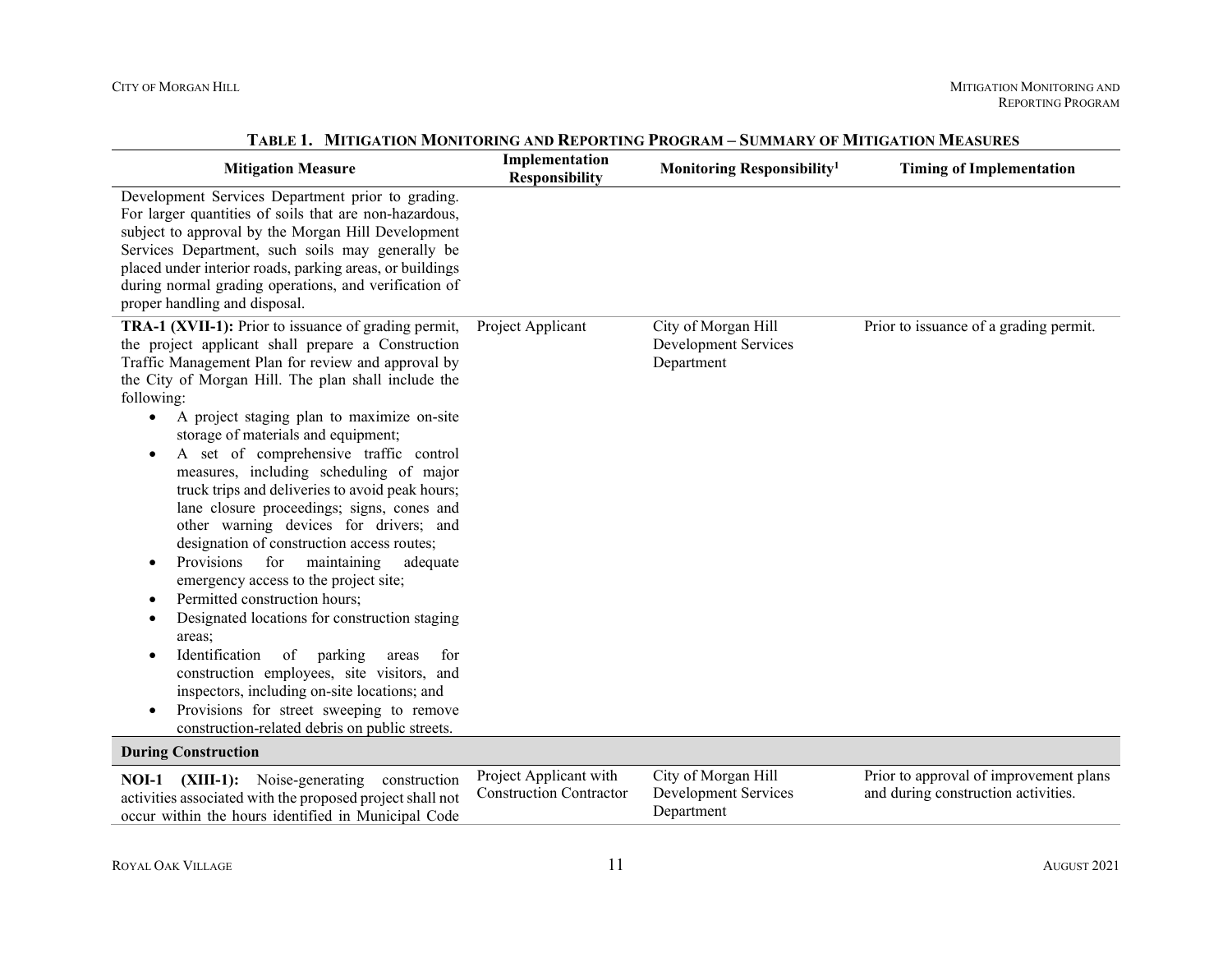| <b>Mitigation Measure</b>                                                                                                                                                                                                                                                                                                                                                                                                                                                                                                                                                                                                                                                                                                                                                                                                                                                                                                                                                                                                                                                                                                                                                                                                                                                                                                 | Implementation<br><b>Responsibility</b>                  | Monitoring Responsibility <sup>1</sup>                    | <b>Timing of Implementation</b>                                  |
|---------------------------------------------------------------------------------------------------------------------------------------------------------------------------------------------------------------------------------------------------------------------------------------------------------------------------------------------------------------------------------------------------------------------------------------------------------------------------------------------------------------------------------------------------------------------------------------------------------------------------------------------------------------------------------------------------------------------------------------------------------------------------------------------------------------------------------------------------------------------------------------------------------------------------------------------------------------------------------------------------------------------------------------------------------------------------------------------------------------------------------------------------------------------------------------------------------------------------------------------------------------------------------------------------------------------------|----------------------------------------------------------|-----------------------------------------------------------|------------------------------------------------------------------|
| Section $8.28.040(D)$ . The above language shall be<br>included on final project improvement plans prior to<br>approval by the City of Morgan Hill Development<br>Services Department.                                                                                                                                                                                                                                                                                                                                                                                                                                                                                                                                                                                                                                                                                                                                                                                                                                                                                                                                                                                                                                                                                                                                    |                                                          |                                                           |                                                                  |
| NOI-2 (XIII-2): To the maximum extent practical, the<br>following measures should be implemented during<br>project construction:<br>All noise-producing project equipment and<br>$\bullet$<br>vehicles using internal-combustion engines<br>shall be equipped with manufacturers-<br>recommended mufflers and be maintained in<br>good working condition;<br>All mobile or fixed noise-producing<br>$\bullet$<br>equipment used on the project site that are<br>regulated for noise output by a federal, State,<br>or local agency shall comply with such<br>regulations while in the course of project<br>construction;<br>Electrically powered equipment shall be used<br>$\bullet$<br>instead of pneumatic or internal-combustion-<br>powered equipment, where feasible;<br>Material stockpiles and mobile equipment<br>$\bullet$<br>staging, parking, and maintenance areas shall<br>be located as far as practicable from noise-<br>sensitive receptors;<br>Project area and site access road speed limits<br>$\bullet$<br>shall be established and enforced during the<br>construction period; and<br>Nearby residences shall be notified of<br>$\bullet$<br>construction schedules so that arrangements<br>can be made, if desired, to limit their exposure<br>to short-term increases in ambient noise<br>levels. | Project Applicant with<br><b>Construction Contractor</b> | City of Morgan Hill<br>Development Services<br>Department | Included on grading plans and during<br>construction activities. |

### **TABLE 1. MITIGATION MONITORING AND REPORTING PROGRAM – SUMMARY OF MITIGATION MEASURES**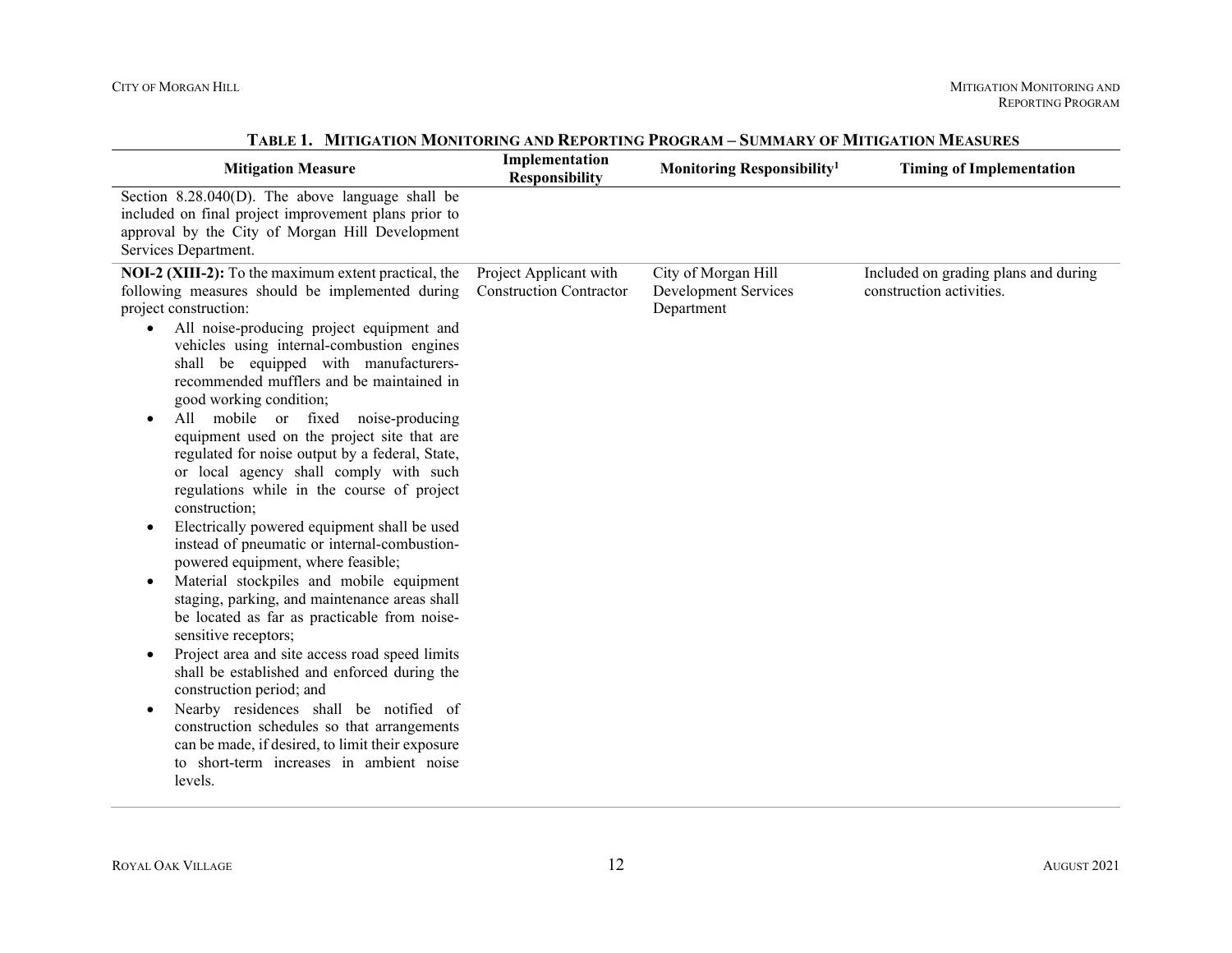|                                                                                           | TABLE 1. - MITINATION MONTONING AND INEFORTING I INOGRAM – SOMMAIN I OF MITINATION MEASONES |                                        |                                 |  |  |
|-------------------------------------------------------------------------------------------|---------------------------------------------------------------------------------------------|----------------------------------------|---------------------------------|--|--|
| <b>Mitigation Measure</b>                                                                 | Implementation<br><b>Responsibility</b>                                                     | Monitoring Responsibility <sup>1</sup> | <b>Timing of Implementation</b> |  |  |
| The above requirements shall be included via notation                                     |                                                                                             |                                        |                                 |  |  |
| on project grading plans, subject to review and                                           |                                                                                             |                                        |                                 |  |  |
| approval by the Development Services Department.                                          |                                                                                             |                                        |                                 |  |  |
| The City of Morgan Hill may hire a qualified contractor to conduct mitigation monitoring. |                                                                                             |                                        |                                 |  |  |

### **TABLE 1. MITIGATION MONITORING AND REPORTING PROGRAM – SUMMARY OF MITIGATION MEASURES**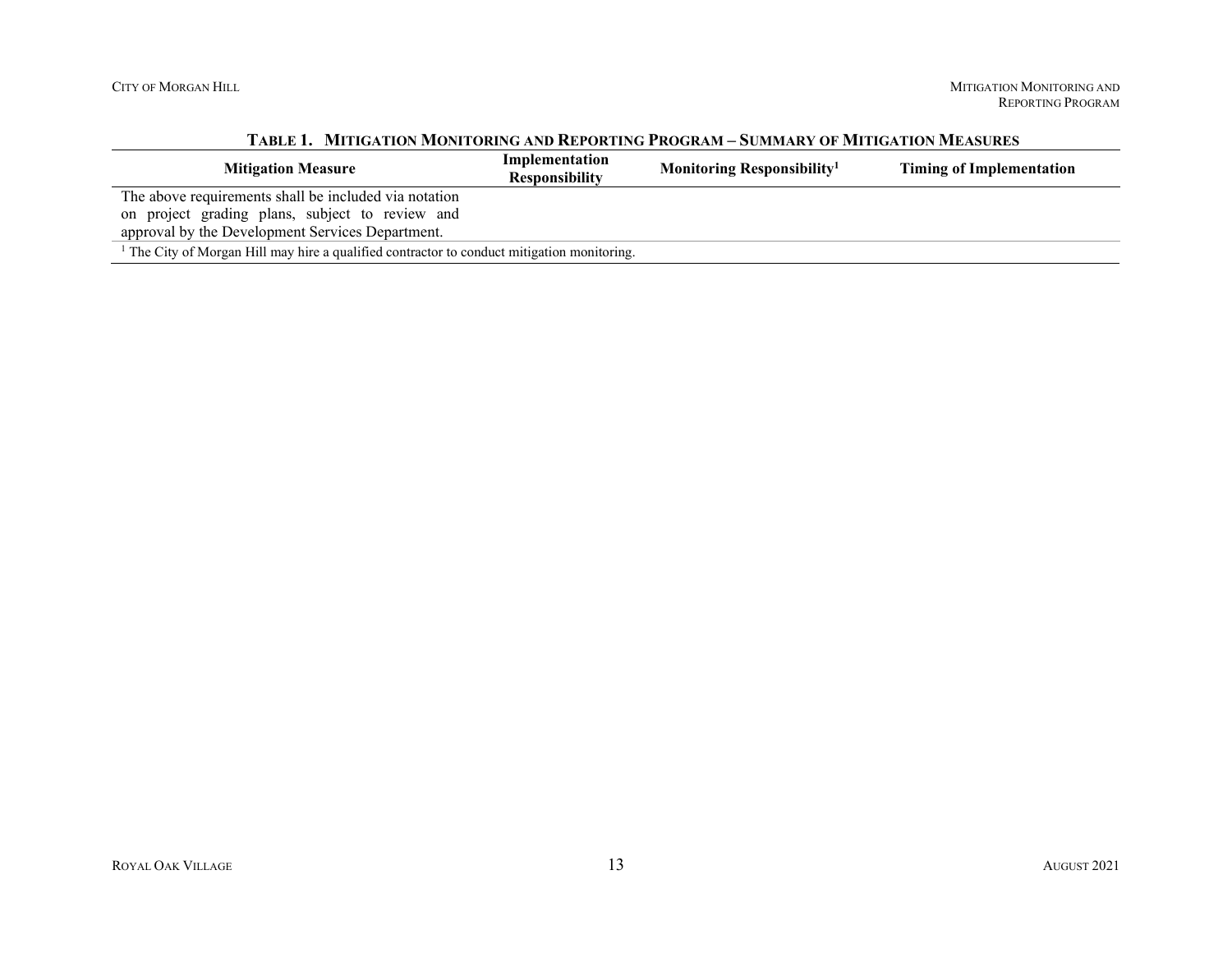# **BIOLOGICAL RESOURCES**

The project's construction-related activities, including demolition and grading, could have potentially significant effects on special-status bird and bat species, as well as other migratory bird species protected by the MBTA. Furthermore, the project would require appropriate protection measures during construction for trees identified for preservation as well as replacement trees in accordance with the City's Tree Protection Ordinance. Implementation of the following measures would reduce the potentially significant effects to less-than-significant levels.

- **MM BIO-1:** To the maximum extent practicable, the removal of trees and shrubs and demolition of buildings shall occur during the non‐breeding season (September 1 through January 31). If tree removal or building demolition cannot be avoided during the breeding season (February 1 through August 31), pre-construction surveys shall be conducted by a qualified biologist during the breeding season for tree‐nesting raptors and other migratory birds less than 14 days prior to the onset of such construction‐related disturbances. The pre‐construction survey shall include all trees, large shrubs, buildings, or other areas of potential nesting habitat within the project footprint and, where possible, within 250 feet of the footprint. If active nests are deemed absent from the area, then further mitigation measures are not required, and ground disturbance or construction could occur within 14 days following the survey. Pre-construction surveys and results shall be submitted to the City of Morgan Hill Development Services Department for review and approval prior to issuance of grading permit or issuance of building permit.
- **MM BIO-2:** If nesting raptors or other migratory birds are detected on the site during the survey, a suitable disturbance‐free buffer of up to 500 feet shall be established around all active nests. The precise dimension of the buffer would be determined at that time and may vary depending on factors such as location, species, topography, and line of sight to the construction area. The buffer area(s) shall be enclosed with temporary fencing, and equipment and workers shall not enter the enclosed buffer areas. Typical buffers range between 100 feet and 250 feet for migratory bird nests and between 250 feet and 500 feet for a raptor nest. If active nests are found within the project footprint, a qualified biologist shall monitor nests daily for a minimum of five days during construction to evaluate potential nesting disturbance by construction activities. If construction activities cause the nesting bird(s) to vocalize, make defensive flights at intruders, get up from a brooding position, or fly off the nest, then an exclusionary buffer shall be increased, as determined by the qualified biologist, such that activities are far enough from the nest to stop the agitated behavior. Buffers shall remain in place for the duration of ground disturbing activities, the breeding season, or until a qualified biologist has confirmed that all chicks have fledged and are independent of their parents, whichever occurs first.
- **MM BIO-3:** Pre-construction surveys are required to ascertain whether burrowing owls occupy burrows on or adjacent to the site. A minimum of two surveys are required, with the first survey to occur up to 14 days prior to initial construction activities (e.g., vegetation removal, grading, or excavation) and the second survey to occur within two days prior to initial construction activities. If burrowing owls or evidence of burrowing owls are not observed during pre‐construction surveys, construction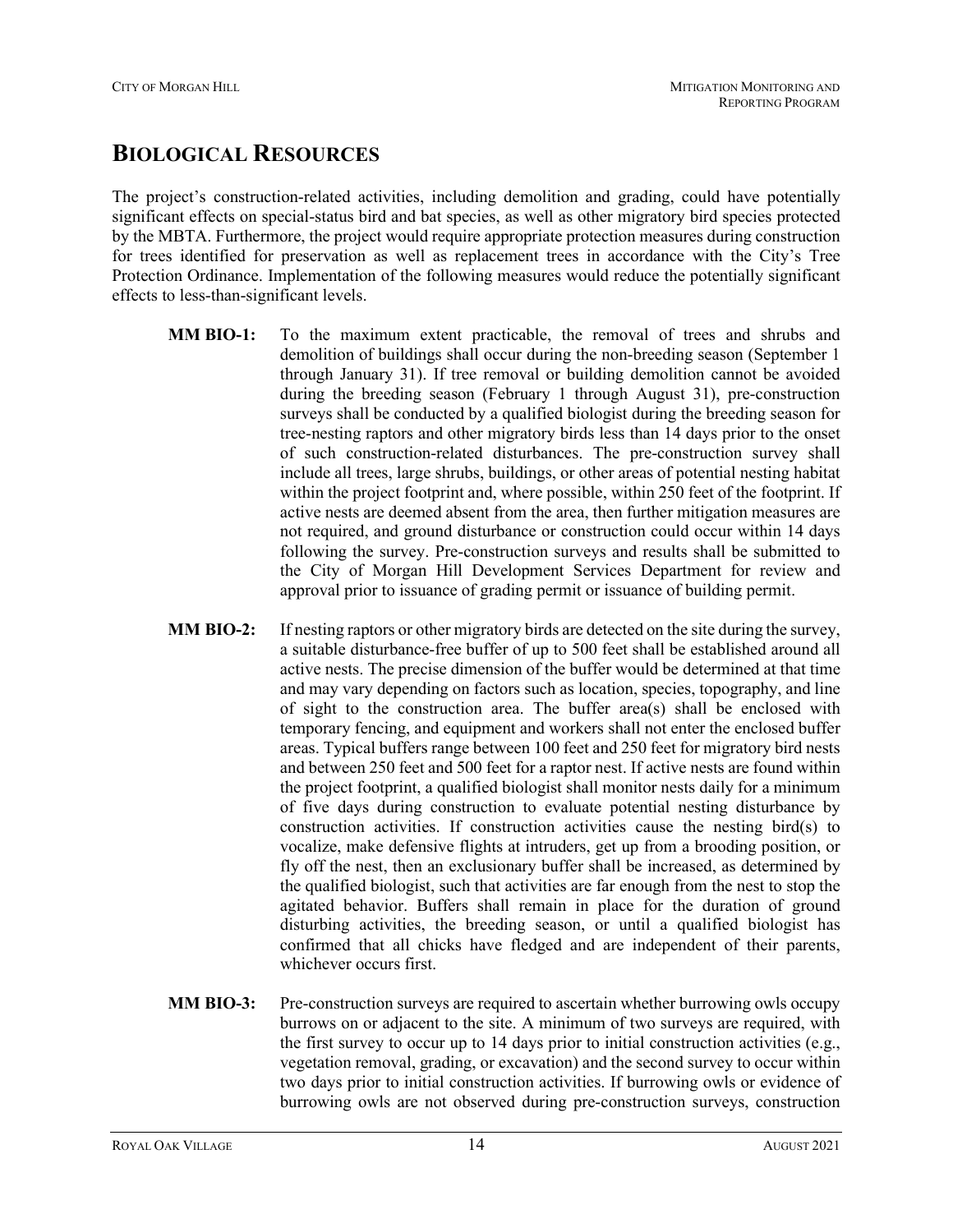may proceed. If burrowing owls or their recent sign are observed during the surveys, occupied burrows shall be identified by the monitoring biologist and appropriate construction‐free buffers, as described below, shall be established:

- A 250‐foot non‐disturbance buffer shall be established around all active burrowing owl burrows or nest sites, as identified and defined by a qualified biologist. If the biologist determines that a nest is vacant, the non‐disturbance buffer zone around that nest may be removed. The SCVHP specifies that a vacation from the site for a week or more by a burrowing owl, as determined by a qualified biologist, would constitute a voluntary relocation by the owl, and the qualified biologist could then take measures to collapse suitable burrows of the site to discourage reoccupation. The biologist shall supervise hand excavation of the burrow to prevent reoccupation only after receiving approval from the wildlife agencies (SCVHP, Chapter 6, Condition 15). For permission to encroach within 250 feet of such burrows during the nesting season (February 1 through August 31), an Avoidance, Minimization, and Monitoring Plan shall be prepared and approved by the City of Morgan Hill Development Services Department and Wildlife Agencies prior to such encroachment.
- Should a burrowing owl be overwintering or nesting on-site in the nonbreeding season (September 1 through January 31), construction activities shall not be allowed within the 250-foot buffer of the active burrow(s) used by any burrowing owl unless the following avoidance measures are adhered to:
	- o A qualified biologist monitors the owls for at least three days prior to construction to determine baseline foraging behavior (i.e., behavior without construction);
	- o The same qualified biologist monitors the owl during construction and does not find a change in owl foraging behavior in response to construction activities;
	- o If a change in owl nesting and foraging behavior occur because of construction activities, the construction activities shall cease within the 250-foot buffer; and
	- o If the owls are gone for at least one week, the project proponent may request approval from the City of Morgan Hill Development Services Department that a qualified biologist excavate usable burrows to prevent owls from reoccupying the site. After all usable burrows are excavated, the buffer zone shall be removed, and construction may continue.
- **MM BIO-4:** The SCVHP prohibits the passive relocation or exclusion of burrowing owls until a positive regional growth trend is achieved, as defined in Section 5.4.6 of the SCVHP; however, a project may qualify for an exception to this prohibition. Permission to engage in passive relocation during the non‐breeding season shall be requested through the standard application process (Section 6.8 of the SCVHP). Application for an exception would require additional information, including a relocation plan and documentation by a qualified biologist that owls have occupied the site for the full year without vacating the site for 10 or more consecutive days. The application would need to be submitted to the City of Morgan Hill Development Services Department, and the Wildlife Agencies would then evaluate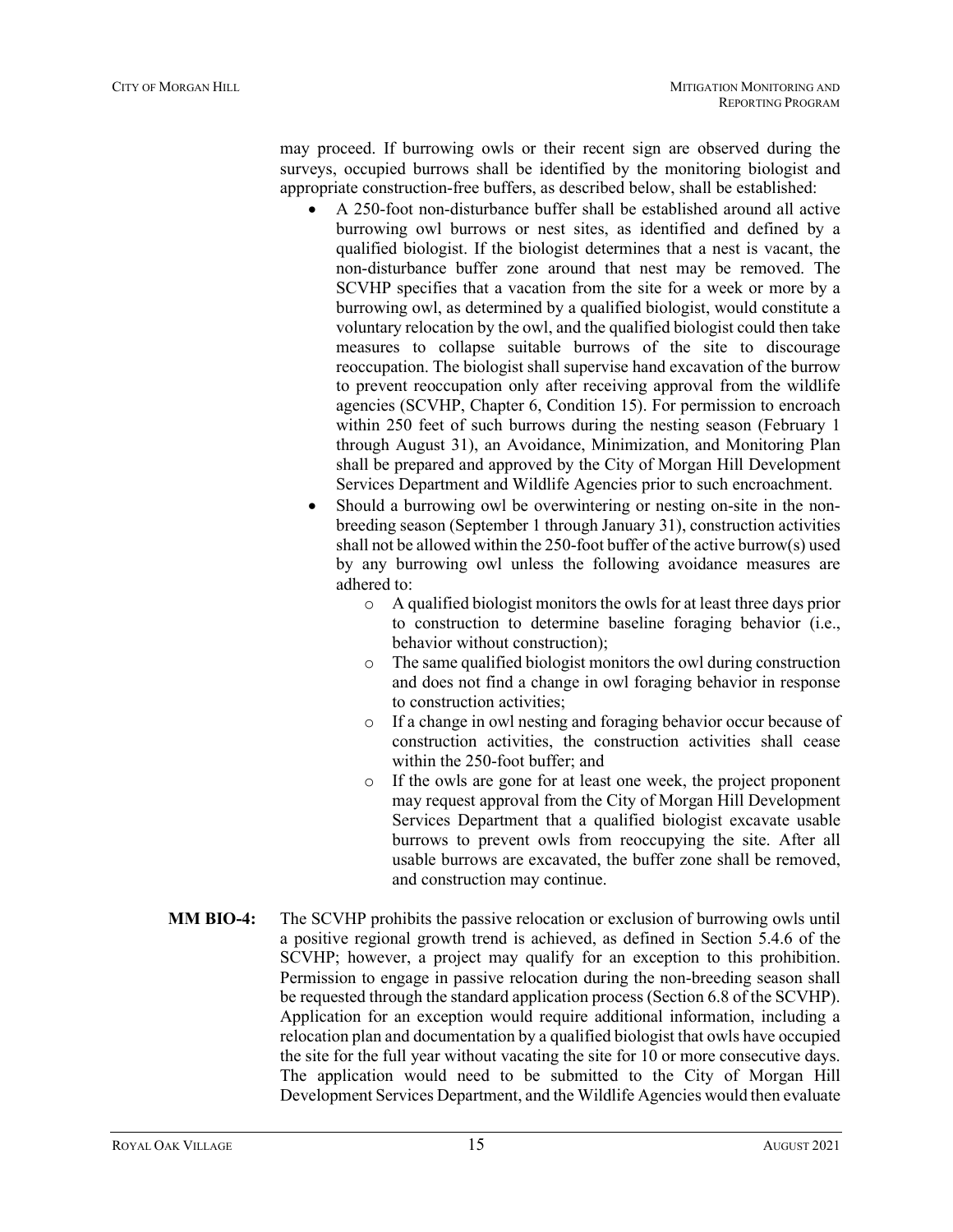the application and decide if an exception should be granted. If passive relocation is approved, additional measures may be required by the City of Morgan Hill Development Services Department.

- **MM BIO-5:** A habitat assessment shall be conducted prior to demolition by a qualified biologist to identify buildings on-site that could be suitable for roosting bats. If the habitat assessment does not find suitable roosting habitat, further mitigation is not required. If the habitat assessment finds that suitable roosting habitat is present, a bat survey shall be conducted by a qualified bat biologist within 30 days of building demolition to determine if bats are roosting or breeding in the buildings. Additionally, an emergency survey may be required for areas that cannot be surveyed directly. The surveys shall be conducted during times of the year when bats are active (March 1 through August 15). The habitat assessment, surveys, and results shall be submitted to the City of Morgan Hill Development Services Department for review and approval prior to issuance of a demolition permit.
- **MM BIO-6:** If a maternity colony is found on the site, then a construction-free buffer up to 100 feet shall be established around the colony by a qualified biologist. The size of the buffer shall be determined by the biologist depending on factors such as the type of construction‐related activity to occur and its proximity to the maternity colony. The buffer shall remain in place until the biologist determines that the nursery is not active.
- **MM BIO-7:** If a bat colony is found on the site during the overwintering season (i.e., October 15 through March 1), demolition shall be delayed until after March 1 or until a qualified biologist determines that bats are absent.
- **MM BIO-8:** If a non-breeding bat colony is found in buildings to be demolished, the individuals shall be humanely evicted by way of a two-step, partial dismantlement of the buildings prior to demolition. The eviction shall be conducted under the direction and supervision of a qualified biologist to ensure that harm or take would not occur to any bats as a result of demolition activities.
- **MM BIO-9:** The removal of Ordinance Sized Trees shall be avoided and preserved to the maximum extent feasible, as determined by the City of Morgan Hill Development Services Director. If Ordinance Sized Trees cannot be avoided during construction, the project applicant shall mitigate for the removal of the Ordinance Sized Trees located within the project site, by providing an on-site replacement planting program at a minimum 1:1 ratio with 24-inch box sized trees. The City shall condition the project to replace the oaks at a 2:1 ratio. Replacement shall be overseen and verified by a qualified arborist and the City of Morgan Hill. The detailed replacement program shall be submitted to the City of Morgan Hill Development Services Director for approval prior to issuance of a grading permit.
- **MM BIO-10:** For the Ordinance Sized Trees to be preserved as part of the project, the project applicant shall include a Tree Preservation Plan, which shall be noted on Improvement Plans, subject to review and approval by the City of Morgan Hill Development Services Department prior to issuance of a grading permit. The measures identified within the Tree Preservation and Protection Plan shall remain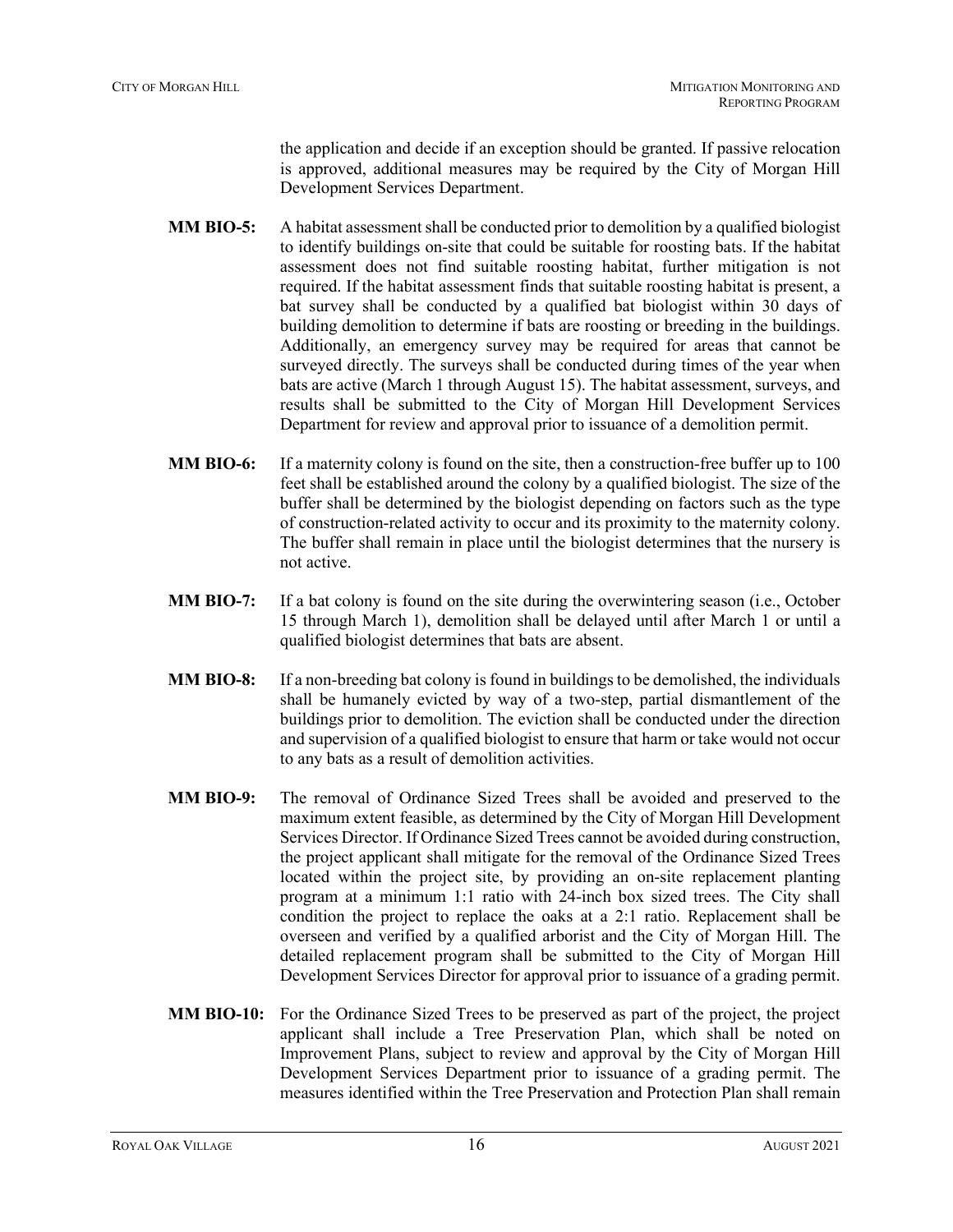in place for the duration of construction activities. Following Tree Preservation Measure may include:

- Locate structures, grade changes, etc. as far as feasible from the dripline area of the tree.
- Avoid root damage through grading, trenching, compaction, etc., at least within an area 1.5 times the dripline area of trees. Where root damage cannot be avoided, roots encountered (over one inch diameter) should be exposed approximately 12 inches beyond the area to be disturbed (towards tree stem), by hand excavation, or with specialized hydraulic or pneumatic equipment, cut cleanly with hand pruners or power saw, and immediately back-filled with soil. Avoid tearing, or otherwise disturbing that portion of the root(s) to remain.
- Construct a temporary fence as far from the tree stem (trunk) as possible, completely surrounding the tree, and six to eight feet in height. Post no parking or storage signs outside/on fencing. Do not attach posting to the main stem of the tree.
- Do not allow vehicles, equipment, pedestrian traffic; building materials or debris storage; or disposal of toxic or other materials inside of the fenced off area.
- Avoid pruning immediately before, during, or immediately after construction impact. Perform only that pruning which is unavoidable due to conflicts with proposed development. Aesthetic pruning should not be performed for at least one to two years following completion of construction.
- Trees that will be impacted by construction may benefit from fertilization, ideally performed in the fall, and preferably prior to any construction activities, with not more than six pounds of actual nitrogen per 1,000 square feet of accessible drip line area or beyond.
- Mulch rooting area with an acidic, organic compost or mulch.
- Arrange for periodic (Biannual/Quarterly) inspection of tree's condition, and treatment of damaging conditions (insects, diseases, nutrient deficiencies, etc.) as they occur, or as appropriate.
- Individual trees likely to suffer significant impacts may require specific, more extensive efforts and/or a more detailed specification than those contained within these general guidelines.

# **GEOLOGY AND SOILS**

Inclusion of project-specific recommendations regarding moderately low expansive soil conditions included in the Geotechnical Study prepared for the proposed project would be necessary to ensure that substantial impacts related to geology and soils do not occur. Implementation of the following measure would reduce the potentially significant impact to a less-than-significant level.

**MM GEO-1:** All grading and foundation plans for the development shall be designed by a civil and structural engineer and reviewed and approved by the City Engineer, Chief Building Official, and a qualified geotechnical engineer prior to issuance of grading and building permits to ensure that all geotechnical recommendations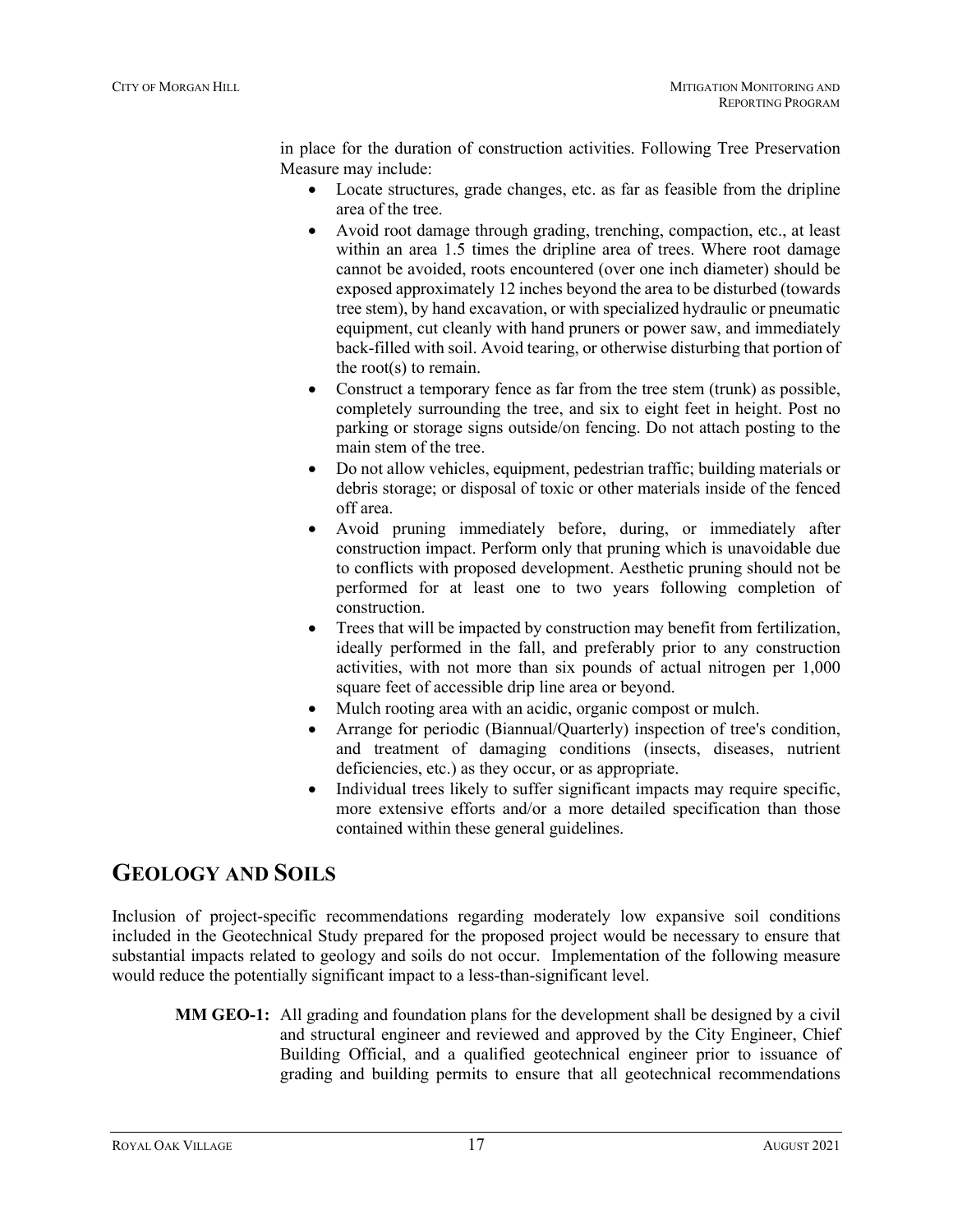specified in the geotechnical report prepared for the proposed project by Geo-Logic Associates are properly incorporated and used in the project design.

# **HAZARDS AND HAZARDOUS MATERIALS**

Demolition of the existing on-site structures could result in the release of Lead Based Paints (LBPs). In addition, the previous use of pesticides at the project site may have resulted in soil contamination beneath existing structures. As such, the proposed project could create a significant hazard to the public or the environment through reasonably foreseeable upset and accident conditions involving the likely release of hazardous materials in the environment. Implementation of the following measures would reduce such potentially significant impacts to a less-than-significant level.

- **MM HAZ-1:** Prior to issuance of a demolition permit for any structure at the site, the project applicant shall provide the City of Morgan Hill Development Services Department a detailed assessment pertaining to the potential presence of lead-based paintcontaining materials in existing all structures that may be scheduled for demolition. If structures do not contain lead-based paint, further mitigation is not required; however, if lead-based paint is found, Mitigation Measure IX-2 shall be implemented.
- **MM HAZ-2:** Prior to issuance of a demolition permit by the City for the existing structures, all loose and peeling paint shall be removed and disposed of by a licensed and certified lead paint removal contractor, in accordance with federal, State, and local regulations. The demolition contractor shall be informed that all paint on the buildings shall be considered as containing lead. The contractor shall take appropriate precautions to protect his/her workers, the surrounding community, and to dispose of construction waste containing lead paint in accordance with federal, State, and local regulations subject to approval by the City Building Official. Proof of removal shall be submitted to the City of Morgan Hill Development Services Department prior to issuance of a demolition permit.
- **MM HAZ-3:** Following demolition and prior to issuance of a grading permit, a sampling grid shall be superimposed and discrete shallow samples shall be collected at points currently under building foundations. The samples shall be tested for chlordane and/or DDT isomers to determine whether Regional Water Quality Control Board Environmental Screening Levels (ESLs) are exceeded in any samples. The applicant shall submit a report to the Development Services Department for review and approval that includes, but is not limited to, sampling activities performed, relevant ESLs for identified contaminants, summary of contaminated concentrations, and locations where ESLs are exceeded, if any. If ESLs are exceeded in on-site soils, the impacted areas shall be removed and properly disposed of under oversight by the Santa Clara County Department of Environmental Health (SCCDEH) prior to issuance of a grading permit; and proof of remediation under SCCDEH oversight shall be provided to the City of Morgan Hill Development Services Department prior to grading. For larger quantities of soils that are non-hazardous, subject to approval by the Morgan Hill Development Services Department, such soils may generally be placed under interior roads,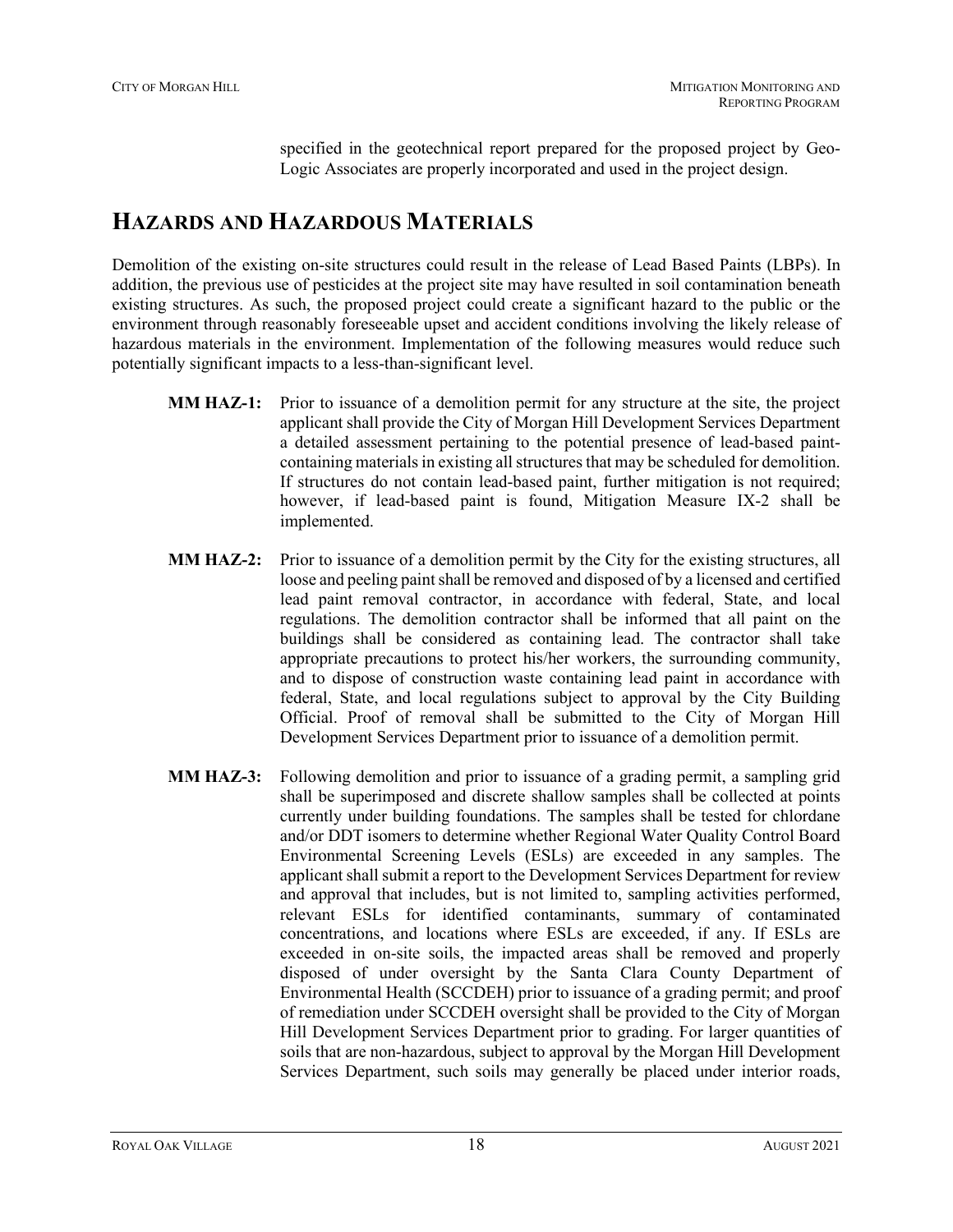parking areas, or buildings during normal grading operations, and verification of proper handling and disposal.

## **NOISE**

The proposed project would result in a temporary increase in ambient noise levels in the project vicinity during construction. Implementation of the following measures would reduce such potentially significant impacts to less-than-significant levels.

- **MM NOI-1:** Noise-generating construction activities associated with the proposed project and intersection improvements shall not occur within the hours identified in Municipal Code Section 8.28.040(D). The above language shall be included on final project improvement plans prior to issuance of a grading permit by the City of Morgan Hill Development Services Department.
- **MM NOI-2:** To the maximum extent practical, the following measures should be implemented during project construction:
	- All noise-producing project equipment and vehicles using internalcombustion engines shall be equipped with manufacturers-recommended mufflers and be maintained in good working condition;
	- All mobile or fixed noise-producing equipment used on the project site that are regulated for noise output by a federal, State, or local agency shall comply with such regulations while in the course of project construction;
	- Electrically powered equipment shall be used instead of pneumatic or internal-combustion-powered equipment, where feasible;
	- Material stockpiles and mobile equipment staging, parking, and maintenance areas shall be located as far as practicable from noisesensitive receptors;
	- Project area and site access road speed limits shall be established and enforced during the construction period; and
	- Nearby residences shall be notified of construction schedules so that arrangements can be made, if desired, to limit their exposure to short-term increases in ambient noise levels.

The above requirements shall be included via notation on project grading plans, subject to review and approval by the Development Services Department.

## **TRANSPORTATION**

Construction traffic associated with the proposed project and off-site improvements would include heavyduty vehicles that would share the area roadways with normal vehicle traffic, creating potential conflicts with other roadway users. Potential conflicts could temporarily disrupt daily traffic flows on area roadways, including emergency response vehicles. Implementation of the following measure would reduce the potentially significant impact to a less-than-significant level.